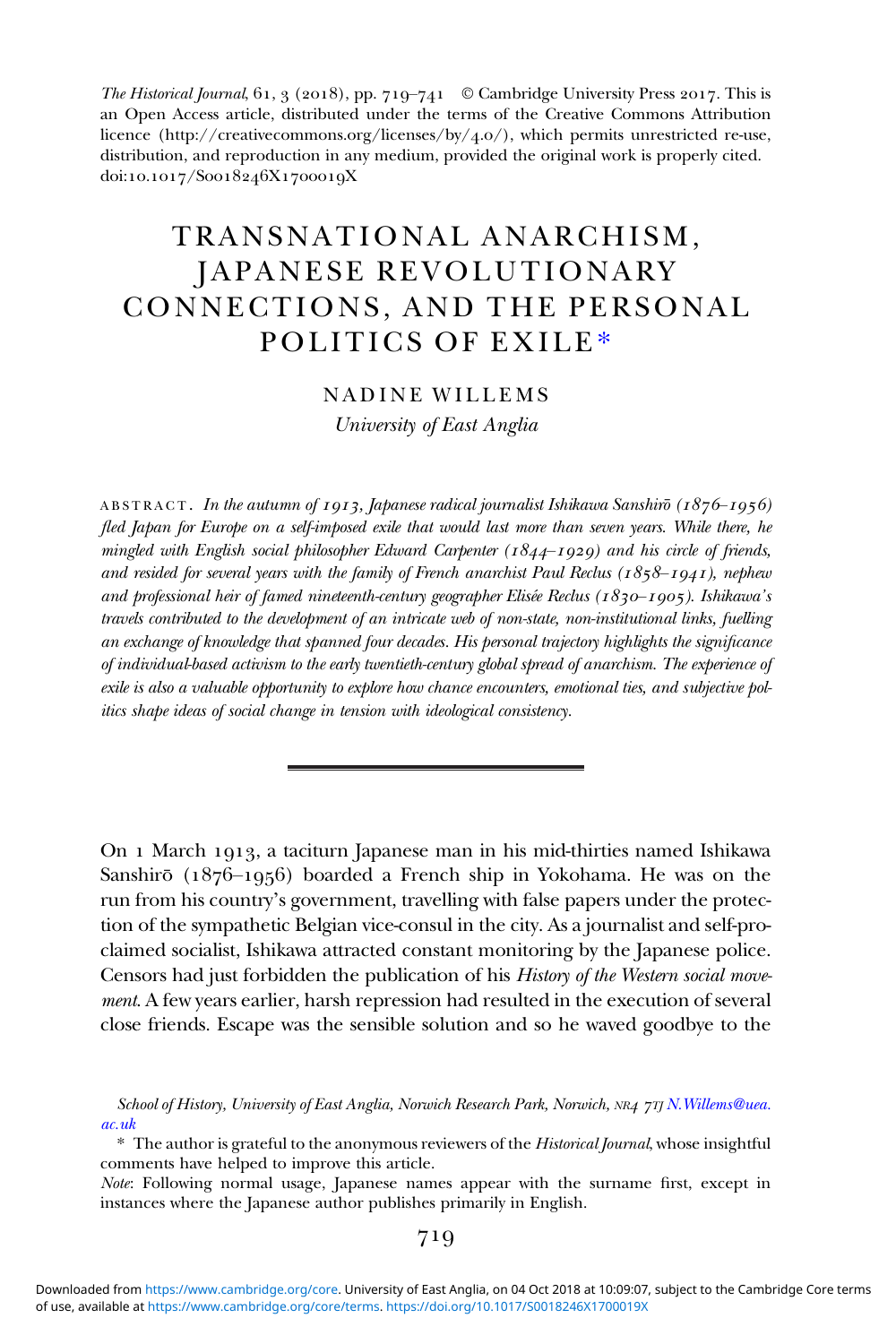Japanese coast. After a stopover in Shanghai where he visited Chinese revolutionaries, Ishikawa made the long journey to France, finally arriving in Marseille after thirty-eight days at sea. He had little money, did not know French or anyone in the country, and genuinely wondered how he was going to stay alive.

Thus started a seven and a half year spell of self-imposed exile. On a few occasions, the 'wanderer' – as he called himself – came close to an early demise. But he managed to survive against the odds, which included a close encounter with the outbreak of the First World War in Belgium. While in Europe, he mingled with English social philosopher Edward Carpenter  $(1844-1929)$  and his circle of friends. Ishikawa also lived for several years in Belgium and France with the family of Paul Reclus  $(1858-1941)$ , nephew and professional heir to famed French anarchist and geographer Elisée Reclus  $(1830-1905)$ . The intellectual and emotional links he forged during those years endured for the remaining forty-five years of his life.

At first glance, the Japanese radical's foreign journey seems of little weight in the context of the dramatic geo-political turbulence of the period. What should historians make of the peregrinations of an impoverished revolutionary from East Asia in a dislocated Europe? My contention is that Ishikawa represents a crucial link in a complex web of intellectual connections that held multiple ramifications at the local and global levels. These connections fuelled an anarchist discourse of dissent that the geo-political chaos helped to reshape. Ignoring Ishikawa means losing one of the threads of connectivity that provided the intellectual foundations of the modern era in ways that have increasingly preoccupied historians.

By tracing Ishikawa's travels in the  $1910s$ , this article engages with the history of anarchism from two fresh angles. First, it addresses individual agency and lived experience as driving mechanisms in the articulation of anarchist ideas and activism. Specifically, I highlight how Ishikawa's physical displacement affected the circulation of knowledge in the wider world. This approach is inspired by recent historiography, notably the work of Benedict Anderson on the role of personal bonds in the development of global anarchism. In Under three flags, Anderson broadens the significance of transnational activism through the examination of the lives and travels of late nineteenth-century Filipino intellectuals José Rizal  $(1861-96)$  and Isabelo de los Reyes  $(1864-1938).$ <sup>3</sup> Indeed, historians now

<sup>1</sup> Ishikawa Sanshirō, Chosakushū (Works) (8 vols., Tokyo, 1977), VIII, pp. 299-306.<br><sup>2</sup> On the merits and demerits of global intellectual history, see Sanjay Subrahmanyam's critique in 'Global intellectual history beyond Hegel and Marx', History and Theory, 54 (2015), pp. 126-37; Stephanie Gänger and Su Lin Lewis, Forum: 'A world of ideas: new pathways in global intellectual history, c. 1880-1930', Modern Intellectual History, 10 (2013), pp. 347-51; Samuel Moyn and Andrew Sartori, eds., *Global intellectual history* (New York, NY, 2013); Kris Manjapra and Sugata Bose, eds., Cosmopolitan thought zones: South Asia and the global circulation of ideas (Basingstoke, 2010).<br><sup>3</sup> Benedict Anderson, Under three flags: anarchism and the anti-colonial imagination (London,

2007).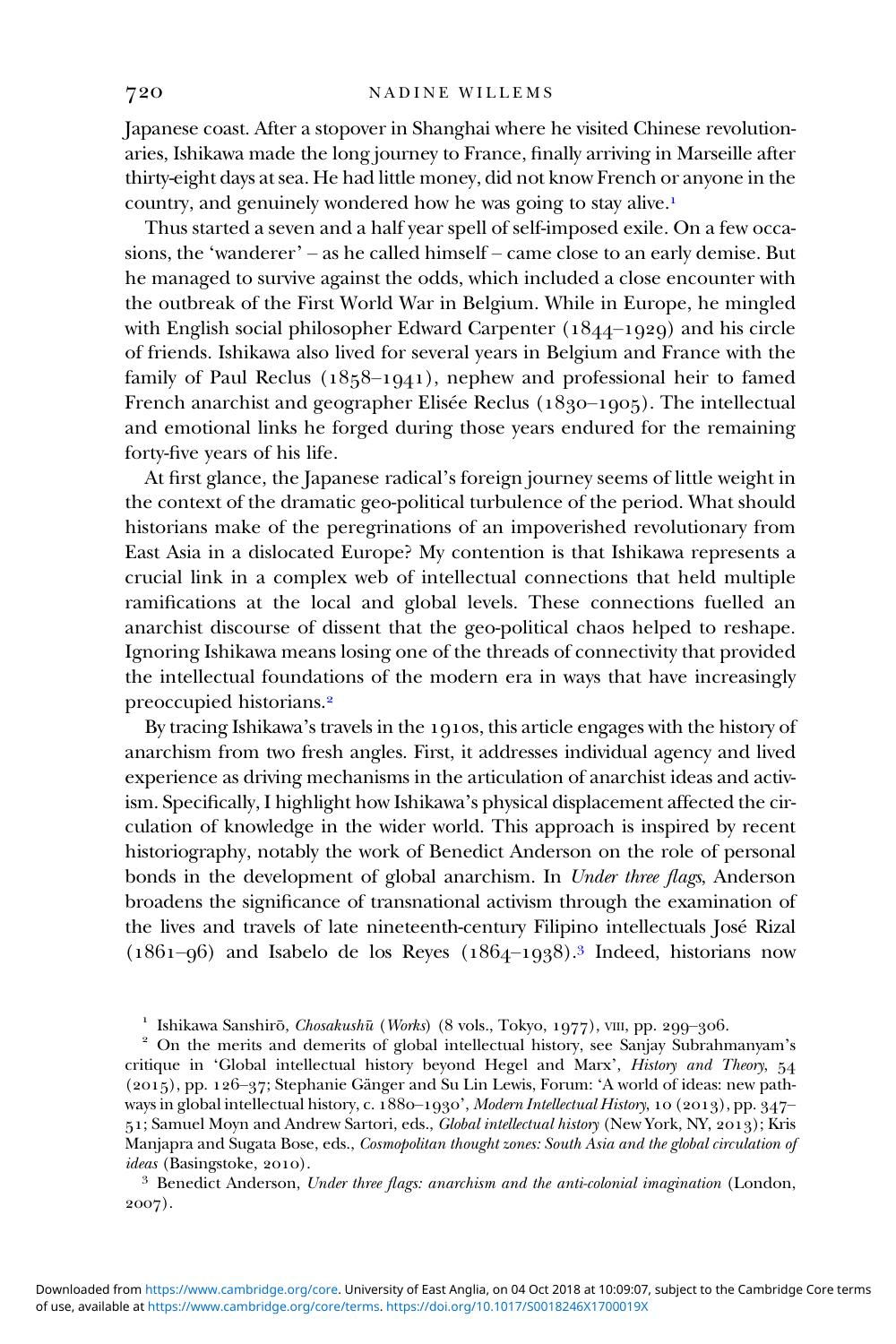agree that organizational connections, such as those that emerged from the First International, do not fully explain the reach of the anarchist movement. They stress the role of informal links stretching across borders to explain the resilience of anarchist thought and practices, at least up to the First World War. Specifically, a focus on individual trajectories highlights the role played by chance encounters and the contingencies of travel in shaping ideas of social change. These ideas appear sometimes in conflict with ideological consistency, such as the anarchist attachment to pacifism, and the exploration of subjectivity through Ishikawa offers a unique opportunity to trace some unexpected turns in the formation of global anarchist thought.

Second, this article revisits the development of early twentieth-century Japanese anarchism via a methodological approach that rejects a simplistic centre-periphery framework of understanding.<sup>5</sup> The emphasis here is on intellectual zones of congruence and fluidity of exchanges, thus contesting the assumption of a unidirectional transmission of ideas from West to East. Instead, anarchism is re-evaluated as a dynamic set of concepts and practices that drew from a wide range of inspirations and ambitions, both foreign and indigenous.

Anarchism in East Asia has been conventionally viewed in terms of the influence of European ideas. Historians investigated how these ideas were reconfigured in local settings, as typified by the case of modern China. Initial studies of Japanese anarchism followed the same pattern of analysis, with a disproportionate amount of scholarship devoted to two prominent figures, Kōtoku Shūsui (1871–1911) and Ōsugi Sakae (1885–1923). $^8$ 

<sup>4</sup> See Constance Bantman, *The French anarchists in London,*  $1880 - 1914$ *: exile and transnation*alism in the first globalization (Liverpool, 2013); Constance Bantman and David Berry, eds., New perspectives on anarchism, labour and syndicalism: the individual, the national, and the transnational (Newcastle, 2010); Constance Bantman and Bert Altena, eds., Reassessing the transnational turn: scales of analysis in anarchist and syndicalist studies (New York, NY, 2015); Davide Turcato, Making sense of anarchism: Errico Malatesta's experiments with revolution, 1889–1900 (Basingstoke, 2012).

 $5$  The need to 'provincialize Europe' is still a debated issue, which studies of anarchism cannot elude. See Dipesh Chakrabarty, Provincializing Europe: post-colonial thought and historical difference (Princeton, NJ, 2000).<br><sup>6</sup> Representative studies include Arif Dirlik, Anarchism in the Chinese revolution (Berkeley, CA,

); Edward Krebs, Shifu, soul of Chinese anarchism (Lanham, MD, ); Robert Scalapino and George Yu, The Chinese anarchist movement (Berkeley, CA, 1961); Peter Zarrow, Anarchism and Chinese political culture (New York, NY, 1990).<br><sup>7</sup> John Crump, *The origins of socialist thought in Japan* (London, 1983); Peter Duus and Irwin

Scheiner, 'Socialism, liberalism, and Marxism,  $1901-1931$ ', in Peter Duus, ed., The Cambridge history of Japan, vi: The twentieth century (Cambridge, 1988), pp. 654-710; Stephen Large, 'The romance of revolution in Japanese anarchism and communism during the Taisho period', *Modern Asian Studies*, 11 (1977), pp. 441–67; Fred Notehelfer, *Kōtoku Shūsui: portrait* of a Japanese radical (Cambridge, 1971); Thomas Stanley,  $\bar{O}$ sugi Sakae, anarchist in Taisho Japan: the creativity of the ego (Cambridge, 1982).<br><sup>8</sup> Exceptions include John Crump, *Hatta Shūzō and pure anarchism in interwar Japan* 

(Basingstoke, 1993); Hélène Bowen Raddeker, Treacherous women of imperial Japan (London, 1997).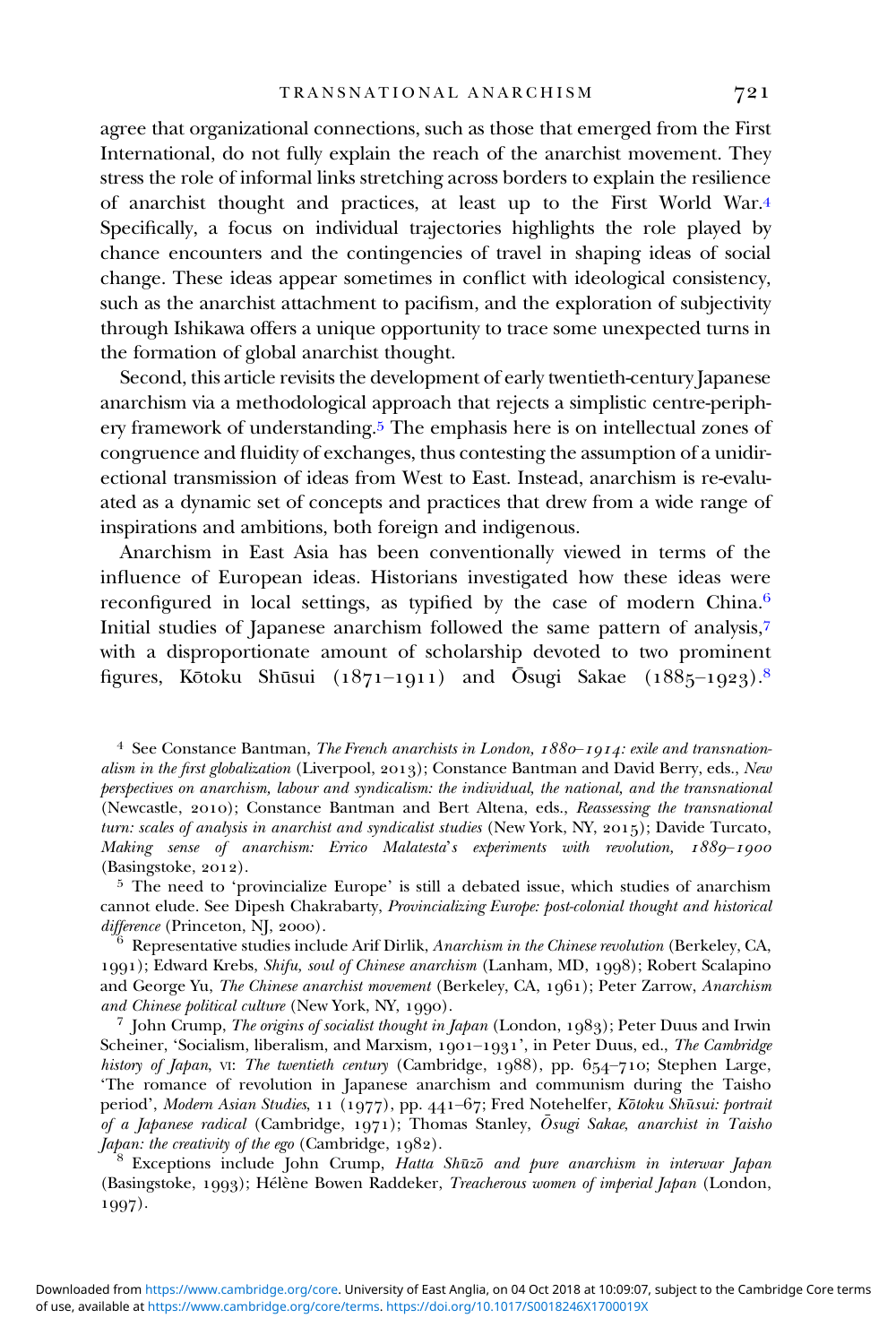Kōtoku's alleged involvement in the High Treason Incident, a 1910 plot to kill the emperor, reinforced the violent image of anarchism in historiography, whereas closer attention to, for example, Ishikawa, would give a very different view.

More recent work rejects Western modernity as the sole interpretive grid while stressing both indigenous and transnational factors in the development of Japanese anarchism.<sup>9</sup> It also expands the concept of anarchism itself, which is seen as not just a form of politics, but an intellectual template that reconfigured the cultural, social, and scientific spheres of the time too. In the same vein, I show that Ishikawa's interaction with his network of friends goes further than – and even departs from – a purely political view of dissent and revolution. If the critique of state power as principle of socio-political organization remains crucial, the overwhelming preoccupation is with a mode of participation in the world which eschews hierarchical relations in all the forms of lived experience.

Historians of modern Japan have so far paid limited attention to Ishikawa. Although mentioned on occasion, typically he is dismissed as an irrelevant exile or for being too intellectually abstract.<sup>10</sup> Studies that note his active contribution to the history of Japanese anarchism tend to proceed from a theoretical standpoint in defining his various roles. Thus, according to this approach, he is a contributor to the ecological critique of the country's rapid industrializa- $\alpha$ <sup>11</sup> Alternatively, he is a leading proponent of anarcho-syndicalism during the  $1920s$ <sup>12</sup> His philosophical vision has also been placed within the current of 'cooperatist anarchism' that swept Japan during the first decades of the twentieth century.<sup>13</sup>

While these accounts have validity, they omit Ishikawa's transnational experience and its effect on him as a mediator of people and ideas. Over the years, he developed a loose network of like-minded thinkers and activists, and the fostering of this borderless community was crucial to his anarchism. Likewise, his familiarity with French culture, history, and contemporary events adds an extra dimension to his intellectual journey. The present article investigates these neglected aspects of Ishikawa's life and thought, re-evaluating in the process the significance of individual-based activism at both the local and global levels.

<sup>9</sup> Sho Konishi, Anarchist modernity: cooperatism and Japanese-Russian intellectual relations in modern Japan (Boston, MA, 2013).

modern Japan (Boston, MA, 2013).<br><sup>10</sup> Notehelfer, *Kōtoku Shūsui*, p. 201; Stanley, *Ōsugi Sakae*, p. 53; see, however, Daniel Schnick, 'Walking the thin line: Ishikawa Sanshirō and Japanese anarchism' (Master's thesis, Vancouver, 1995).<br><sup>11</sup> Robert Stolz, *Bad water: nature, pollution and politics in Japan, 1870–1950* (Durham, NC,

 $(2014)$ , pp.  $117-58$ ; and 'So you've converged – now what? The convergence of critique', Japanese Studies, 34 (2014), pp. 307–23.<br><sup>12</sup> John Crump, *The anarchist movement in Japan, 1906–1996* (London, 1996).<br><sup>13</sup> Konishi, *Anarchist modernity*.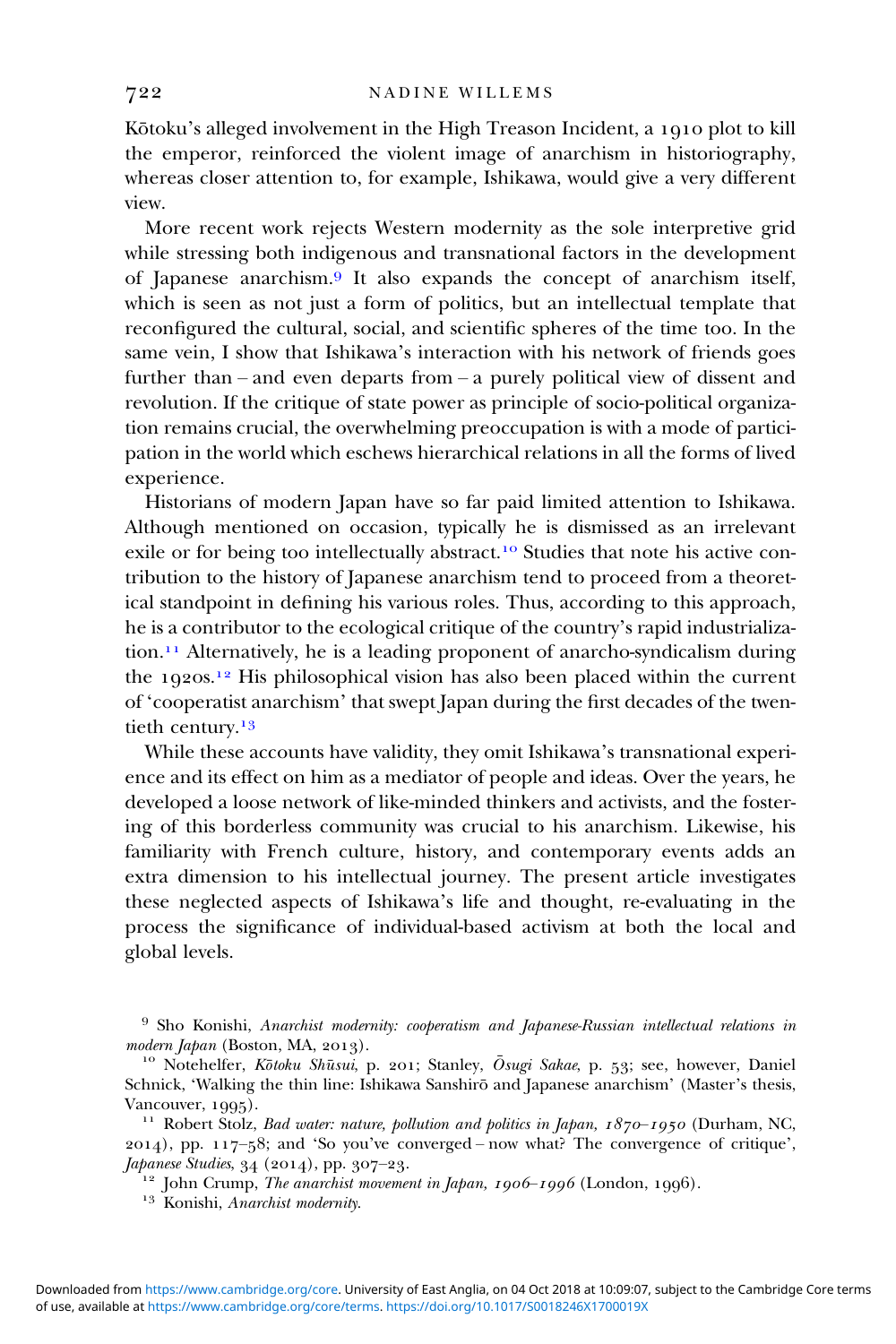As a libertarian offshoot of socialism,  $\frac{14}{4}$  [apanese anarchism gradually emerged as a critique of the capitalist ideology that underpinned the country's sweeping economic transformation after the Meiji Restoration of 1868. By the 1890s, the expression shakai mondai (social problems) had become a familiar occurrence in the press, particularly in Kokumin no Tomo (The Nation's Friend), a progressive periodical that promoted socialist ideas.<sup>15</sup> The first generation of socialisminspired intellectuals, such as pioneering labour leader Katayama Sen  $(1859-$ 1933) and Unitarian preacher Abe Isō  $(1865-1949)$ , drew attention to the darker side of industrialization and made frequent comparisons with England's urban poverty to support their ideas. They associated activism with notions of Christian charity.

At the same time, the Meiji oligarchy became increasingly oppressive, stifling radical thought whenever possible. The enactment of the Public Order and Police Law of 1900 directly targeted organized labour while imposing restrictions on freedom of speech, assembly, and association. The looming war with Russia during the first years of the 1900s saw a strengthening rather than dampening of opposition to the ruling elite. In 1903, Kōtoku Shūsui and Sakai Toshihiko  $(1871-1933)$  founded the Heiminsha (Society for the People), publisher of the Shūkan Heimin Shinbun (People's Weekly), the country's first socialist paper, and an outspoken critic of conflict with Russia. Ishikawa joined them soon after, thereby becoming a pivotal figure in Japan's non-war movement.<sup>16</sup> Anarchist ideas spread, including rejection of the very idea of the state itself. In the People's Weekly, Ishikawa denounced the state as a 'collectivity founded on self-interest and ambition'. He claimed that only by cutting the bond between individuals and state governance would people stop identifying with its warmaking tendencies.<sup>17</sup>

Over the following years, the young journalist participated in a hard-fought campaign at the side of Tanaka Shōzō ( $1841-1913$ ), the country's famed 'first environmentalist', championing the victims of pollution caused by overexploitation of the Ashio Copper Mine in the rural north-west of Tokyo.<sup>18</sup> The experience strengthened Ishikawa's solidarity with peasant communities,

<sup>14</sup> Constance Bantman defines anarchism in the context of the history of European ideas as 'a libertarian strand of nineteenth-century socialism, based on the rejection of the state in favour of spontaneous and voluntary political and economic organization'. Bantman, The French anarchists in London, p. 8.

<sup>15</sup> Kōtoku Shūsui and Ishikawa Sanshirō, 'Nihon shakaishugi' ('Japanese socialism'), in Yoshino Sakuzō, ed., Meiji bunka zenshū: shakairon (Complete works on Meiji culture: social discourse) (Tokyo, 1927), p. 353.<br><sup>16</sup> On the non-war movement, see Konishi, *Anarchist modernity*, pp. 142–208.<br><sup>17</sup> Shūkan Heimin Shimbun (People's Weekly), 6 Nov. 1904, p. 1.

 $^{18}\,$  About the role of Tanaka in the Ashio pollution case, see amongst others Kenneth Strong, The ox against the storm: a biography of Tanaka Shōzō, Japan's conservationist pioneer (Tenterden, 1977); Stolz, Bad water.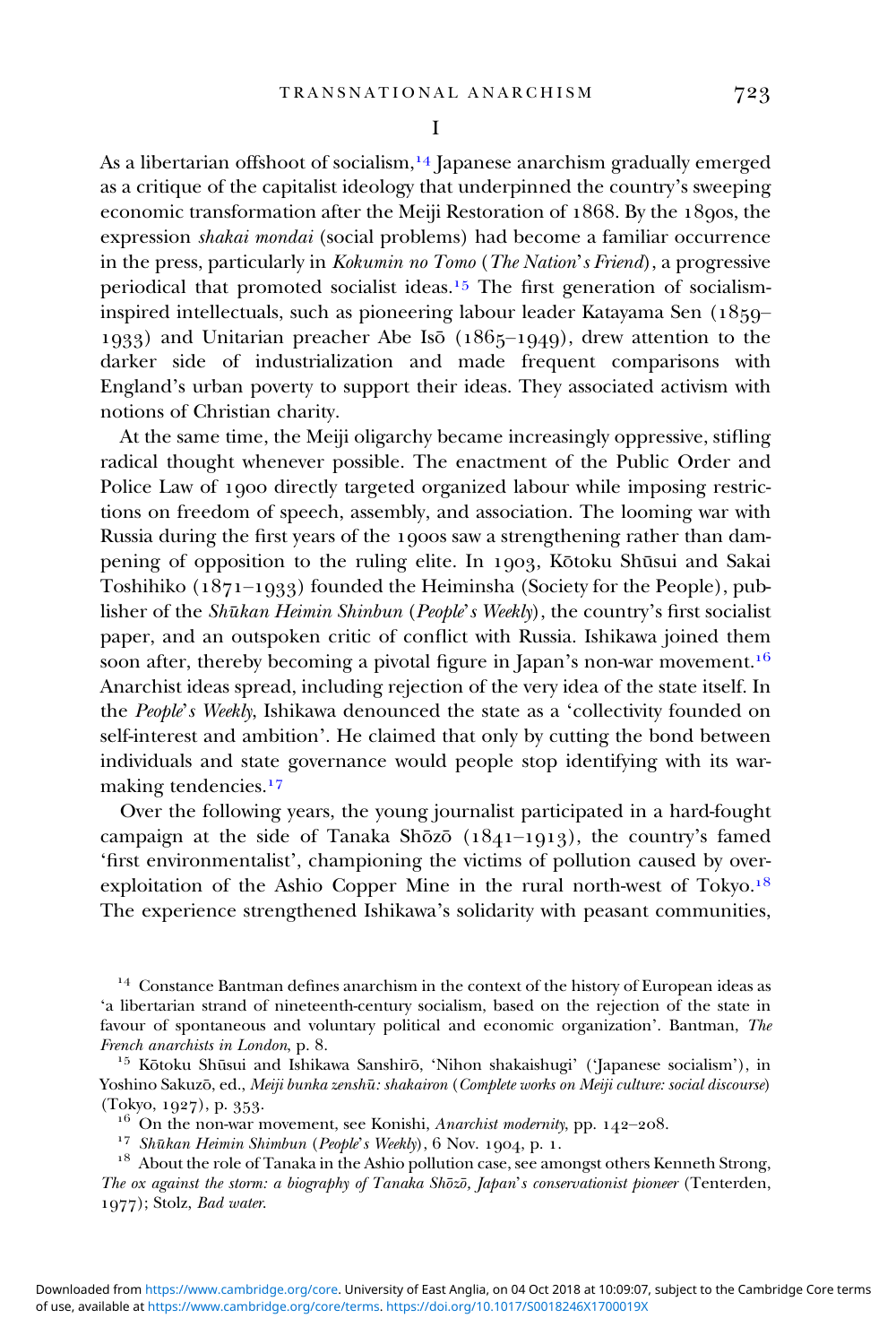who were acutely affected by rapid industrialization and heavy taxation. It also drew him toward a mode of political activism disengaged from institutional links.<sup>19</sup> The relationship between anarchist activism and the agrarian world – seen as the locus of practices of co-operation and a balanced human–nature interaction – would remain one of Ishikawa's life-long preoccupations.

In an ideological climate dominated by frequent theoretical disputes about the means, modes, and goals of socialism, Kōtoku's public embrace of anarchism in 1906 stoked the fires of radicalism that threatened the state-led modernization drive. He famously declared his preference for the tactics of direct action over parliamentary politics,<sup>20</sup> splitting socialist supporters into two opposing factions.<sup>21</sup> Ishikawa would soon also reject electoral suffrage as a means of effecting change, stating that he preferred the freedom of a communicator to submission to a party.<sup>22</sup> But he was more reserved in his support for direct action, claiming to be 'an educator, rather than an agitator'.<sup>23</sup>

Controversy similarly flared up about the place of class struggle in socialist thought. Sakai Toshihiko, to become a founding member of the Japan Communist Party in 1922, adhered strictly to Marx's concept of revolution. For his part, Ishikawa asserted that social change depended on the gradual awakening of the individual rather than on a mechanistic process of class struggle.<sup>24</sup> There was a certain dose of utopianism in Ishikawa's words, as he eagerly referred to universal love and brotherhood as an ultimate political goal. His anarchism, which he would increasingly promote as a holistic worldview – based on principles of co-operation and non-hierarchy in all facets of lived experience – was never a purely political project.

The execution of Kōtoku and eleven other dissidents in January 1911 in connection with the High Treason Incident left an enduring scar on socialist and anarchist circles. The opacity of the proceedings and violence of the government's reaction silenced political radicalism for about a decade, a period known as the 'winter years' of Japanese socialism.<sup>25</sup> Ishikawa was interrogated but not charged, and it fell on him to retrieve the body of his friend from prison.

<sup>19</sup> Ishikawa, *Chosakushū*, I, p. 396.<br><sup>20</sup> In generic terms, direct action refers to 'workers' general strike'. At the time, however, very few workers were sufficiently organized to launch such a strike, and protest could easily degenerate into violent action. Also, electoral suffrage was limited to a small fraction of the male population, which gave hardly any representative power to the working class. See Crump, *Origins of socialist thought*, pp. 165-7.

<sup>21</sup> Ibid., pp. 250–6; Notehelfer, Kōtoku Shūsui, pp. 141–5.<br><sup>22</sup> Ishikawa, *Chosakushū*, vIII, p. 142; ibid., I, p. 127.

<sup>23</sup> Ishikawa Sanshirō, 'Kaiko gonen' ('The past five years'), *Dinamikku*, 1 Oct. 1934, p. 1.<br><sup>24</sup> See Ishikawa Sanshirō's letters to Sakai about class struggle as an end or a means to social

revolution, in Tsurumi Shunsuke, ed., Ishikawa Sanshirōshū (Ishikawa Sanshirō's collected works) (Tokyo, 1976), pp. 27–34.

 $^{\mathrm{25}}$ Duus and Scheiner, 'Socialism, liberalism, and Marxism', p. 655; see also Masako Gavin and Ben Middleton, eds., *Japan and the High Treason Incident* (Abingdon, 2013). <sup>26</sup> Ishikawa, *Chosakushū*, VIII, p. 227.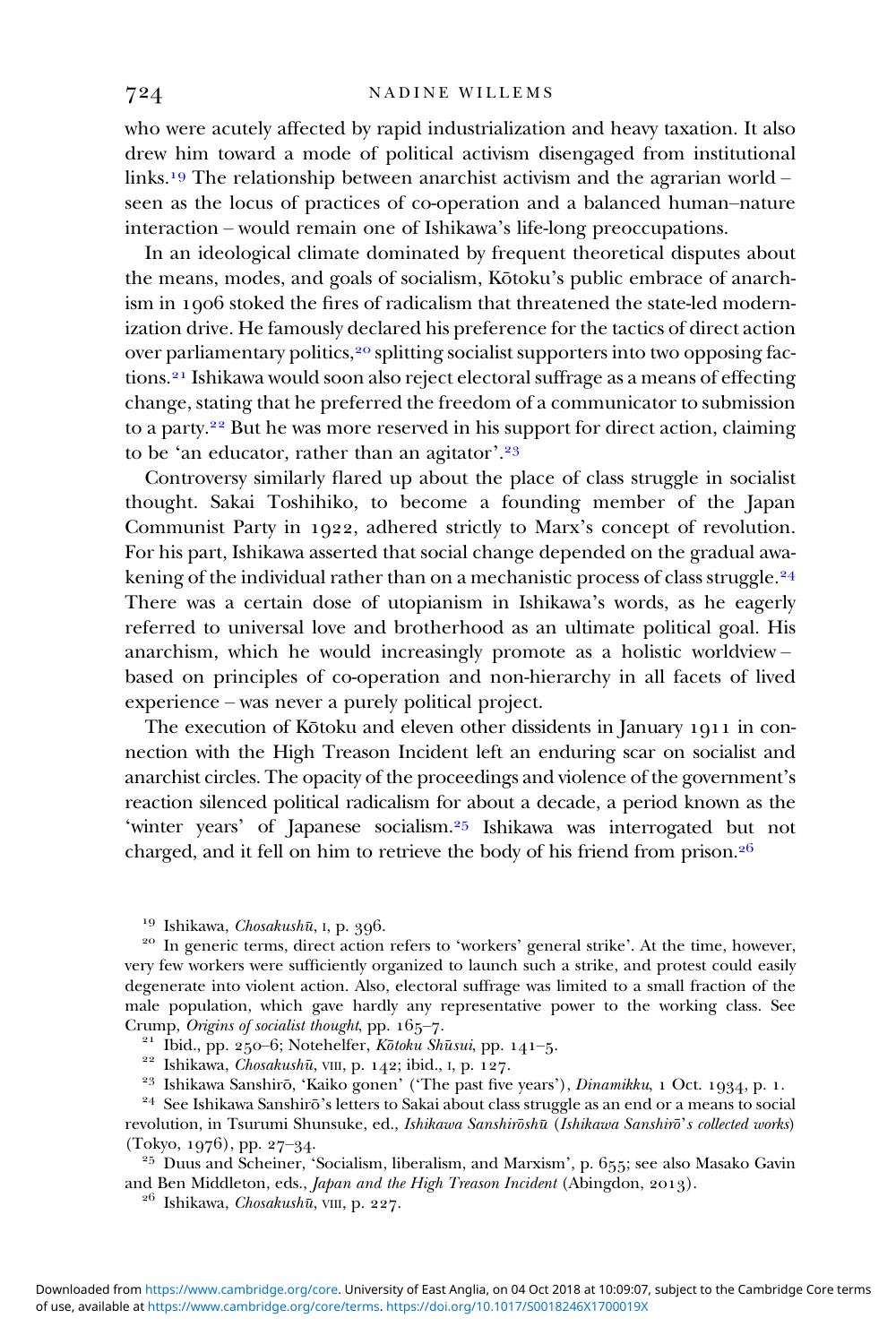Assessed in terms of European socialist doctrine, the ideas of Japanese political dissenters in the first decade of the twentieth century reflected a certain degree of ideological confusion. Ishikawa readily admitted that during the period socialism, communism, and anarchism were not clearly differentiated.<sup>27</sup> What was a common thread amongst dissenters of all allegiances, though, was compassion for the powerless victims of modernization. As Ishikawa recalled in his memoirs:

When I think about it now, there is no doubt that the philosophical stance of the Heiminsha coterie was very naïve, even romantic. But the fact that a high spirit of humanism<sup>28</sup> was permeating the chaos of the time is a beautiful thing I cannot forget, even now. I think that Japan's socialism, communism, anarchism and the like were rooted in sound, fertile soil then.

Ishikawa's own blend of anarchism grew from this soil. He was less of an original thinker than a connector and synthesizer of an eclectic set of ideas from East and West, all the while remaining focused on social realities that he perceived as unjust and exploitative. Over the years, he strove to offer an alternative model of socio-political organization that reworked European knowledge in light of East Asian indigenous thought and context, in particular its agrarian traditions. The concept of *domin seikatsu* ('life of people of the earth') that he promoted upon his return to Japan in 1920 supported the creation of a loose and centre-less network of autonomous human communities operating through an unmediated relationship to industrial and agricultural production.<sup>30</sup> Although Proudhonian in inspiration, this model also relied on Buddhist cosmology in its conception and practices of self-introspection for its realization, and referred to Japan's history of peasant resistance to feudal authority.

The Nōmin Jichikai, a nationwide network of self-governing farmers' councils that Ishikawa helped to set up during the mid-1920s, encouraged rural regeneration through education and self-sufficiency. Although relatively short-lived, the scheme was meant as a non-violent anarchist path to farmers' liberation and competed with many other dissenting visions at the time, from communism to pure anarchism and agrarianism. Ishikawa's trademark remains the willingness to conceive of human communities as rooted to the land – he extolled agricultural work and co-operative practices found in agrarian settings – but without referring to the emperor-centred ideology that characterized popular

<sup>27</sup> Ishikawa Sanshirō, 'Nihon museifushugi no yūrai' ('The origins of Japanese anarchism'), in Yamamoto Sansei, ed., Nihon shakaishugi undōshi (History of the Japanese socialist movement) (Tokyo, 1928), p. 81; see also Yamazaki Kesaya in conversation with Ishikawa Sanshirō, in Sōichi Ō ya, 'Ikiteiru nihon shisōshi zadankai: taigyaku jigen zengo' ('Round table on Japanese living history of ideas: before and after the High Treason Incident'), *Bungei Shunjū*, 50 (1950), p. 64.

<sup>28</sup> Ishikawa uses the English word *hyūmanizumu* (ヒューマニズム) in the text.<br><sup>29</sup> Ishikawa, *Chosakushū*, VIII, p. 101.<br><sup>30</sup> Ishikawa, 'Kinsei domin tetsugaku' ('Philosophy of the modern people of the earth'), in Tsurumi, Ishikawa sanshirōshū, pp. 39-111.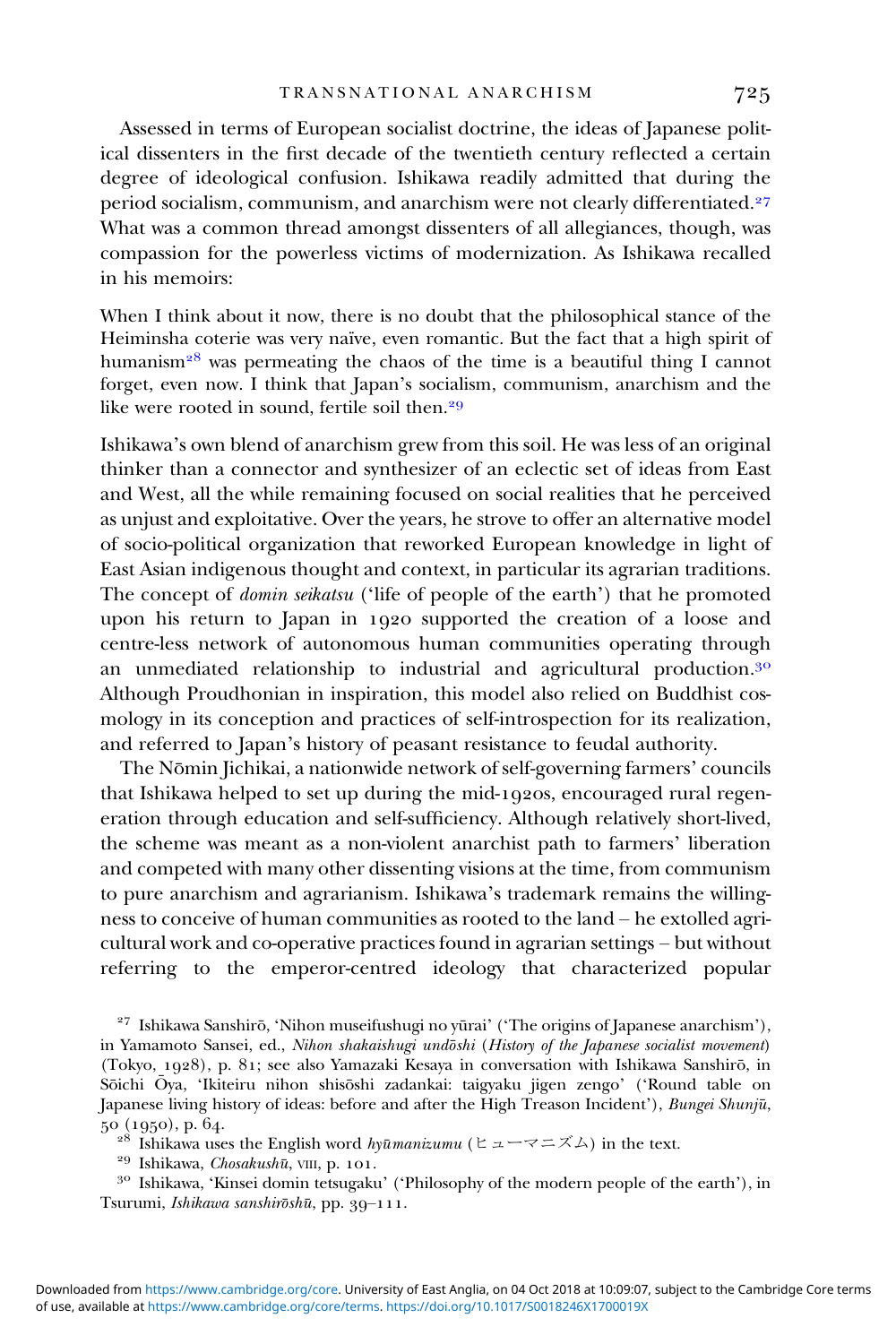agrarianism and fuelled militarism during the pre-war period. $3<sup>1</sup>$  The transnational encounters explored in this article provided Ishikawa with a platform for the articulation of his anarchist philosophy and conduct of 'personal politics'.

# I I

Close association with Kōtoku and other executed figures of the High Treason Incident made Ishikawa's presence in Japan increasingly precarious and motivated his departure in 1913. He first reached Belgium and sought the company of revolutionary contacts established through common acquaintances. Calling on Paul Reclus in Brussels in the summer of 1913, he was immediately shown by his host a photograph taken in 1904 to commemorate the first year of the *People's Weekly*.<sup>32</sup> It portrayed Ishikawa together with Kōtoku, Sakai, and Nishikawa Kōjirō (1876-1940). The photograph had circulated overseas at the time of the High Treason Incident, suggesting that Ishikawa was already a known figure in European anarchist circles.<sup>33</sup> As he recalled, 'from that first meeting I was treated as a member of the family'.<sup>34</sup>

Exile also provided Ishikawa with the long-anticipated chance to meet Edward Carpenter, the radical intellectual whose civilizational critique had struck a chord among Japanese dissidents. On the initiative of Ishikawa, both men had corresponded earlier on. Recognizing their commonality of views, Carpenter wrote in 1910:

How sweet it is to hear from you all across the world and to know that the same thoughts are moving you far away in the land of the Rising Sun, as here on the shores of the Atlantic! The same inspirations and hopes of a newer truer human society, and the same struggles and battles against the forces of Tyranny.<sup>35</sup>

Friendship progressed over the years, as attested by the steady exchange of letters. $36$  Although unsuccessfully, Carpenter tried to help Ishikawa find a job

<sup>31</sup> About pre-war agrarianism, see Tetsuo Najita and H. D. Harootunian, 'Japanese revolt against the West: political and cultural criticism in the twentieth century', in Duus, ed., *The Cambridge history of Japan*, vi, pp. 711–74.

 $34$  Ishikawa, Chosakushū, VIII, p. 20. Paul Reclus was briefly in exile in Switzerland after the Paris Commune of  $1871$ , then, from  $1895$ , spent twenty years in England, Scotland, and Belgium. Ishikawa spent several months in prison in  $1907-8$  and again in 1910 for contravention of public order.

35 Carpenter to Ishikawa, 18 Feb. 1910, Honjō City Library (HCL), Ishikawa papers, foreign correspondence (FC), N. 6.<br>  $3^6$  Held at the HCL. For an overview of this correspondence, see Chūnichi Tsuzuki, "My

dear Sanshirō": Edward Carpenter and his Japanese disciple', Hitotsubashi Journal of Social Studies,  $6(1972)$ , pp. 1-9.

<sup>&</sup>lt;sup>32</sup> Ishikawa, *Chosakushū*, vIII, p. 18.<br><sup>33</sup> In France, the photograph was sold as a postcard with the caption 'Les martyrs japonais (Tokio,  $24$  janvier  $1904$ )'. See Tanaka Hikaru, 'The reaction of Jewish anarchists to the High<br>Treason Incident', in Gavin and Middleton, eds., *Japan and the High Treason Incident*, p. 85.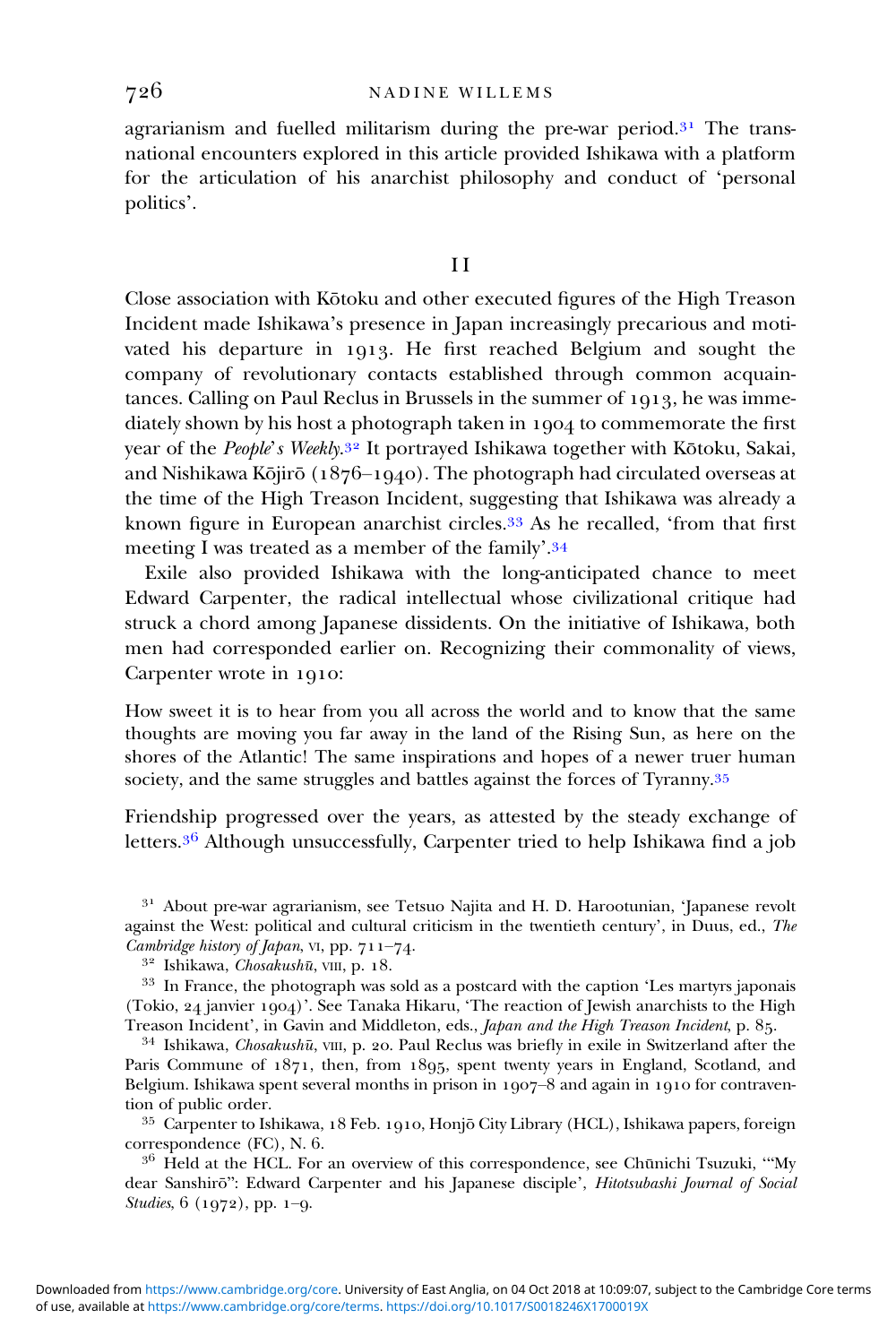when he was in England in early  $1014$ , even putting an advertisement in the Manchester Guardian publicizing the skills of a 'Japanese young man, well educated' seeking 'light warehouse or office work in a shipping or other business'.<sup>37</sup> Whilst socialist thought provided a common anchor of understanding, the scope of their shared interests was wide indeed.

Carpenter's biting critique of modern (Western) civilization, especially in his Civilisation: its cause and cure of 1889, answered the lurking unease in Japan generated by the pressures of modernization at the turn of the century. For dissenting intellectuals, his views offered an antidote to pervasive social Darwinism as a framework of understanding. Such unease grew after Japan's victory in the Sino-Japanese War of  $18q_4 - 5$ , an event which seemed to support the official notion that Japan was rapidly moving forward on a path of linear progress. In Hibunmeiron (Theory of un-civilization), a series of essays published between 1900 and 1905, thinker Taoka Reiun  $(1870-1912)$ , also a contributor to the People's Weekly, denounced the over-reliance of modern society on rationality and efficiency as an 'inversion of progress'. He credited his readings of Carpenter, among others, in reaching his conclusion.

Likewise, Ishikawa respected Carpenter's philosophy. He had published in 1912 a book entitled *Carpenter: poet and prophet*, a copy of which he sent to his friend. He would later acknowledge that Carpenter's vision of life and the universe, completely different from that of other social thinkers, had rescued him from the profound dissatisfaction he felt due to the lack of unity in his thoughts, feelings, and daily life.<sup>39</sup> Thus, in November 1913, Ishikawa actively sought to meet the person who had inspired his reflections on progress and civilization. He located Carpenter in London and accompanied him to Millthorpe, the cottage that the Englishman owned near Sheffield. Carpenter had acquired it in 1883, determined to embrace a life of rural simplicity, away from the social degeneration caused by industrialization and what he perceived as the corruptions of his class. Ishikawa remained there for three days, retaining a vivid impression of his host's lifestyle and intellectual acumen.

In his autobiography, Carpenter distinctly recalls his first meeting with Ishikawa, while acknowledging his place in the larger group of activists he esteemed. $4<sup>1</sup>$  He notes his intelligence, also that

Anything less dangerous-looking as a revolutionary it would be hard to imagine. Small in stature, timid in manner, and with a very gentle voice, he seemed the embodiment of quietude and sympathy. It was not difficult however in his case, as

Dinamikku, 1 June 1930, p. 2.<br>
<sup>40</sup> Ishikawa, *Chosakushū*, VIII, p. 336; Ishikawa Sanshirō, *Ishikawa sanshirōsenshū* (*Selected works*) (7 vols., Tokyo, 1977), VII, pp. 24–8.

<sup>41</sup> Edward Carpenter, My days and dreams (London, 1916), pp. 276-9.

<sup>&</sup>lt;sup>37</sup> Manchester Guardian, 17 Jan. 1914, p. 1.<br><sup>38</sup> Ronald Loftus, 'The inversion of progress: Taoka Reiun's "hibunmeiron"', *Monumenta Nipponica*, 40 (1985), pp. 191–208.

<sup>&</sup>lt;sup>39</sup> Ishikawa Sanshirō, 'Ka-ō no museifu shisō' ('Edward Carpenter's anarchist thought'),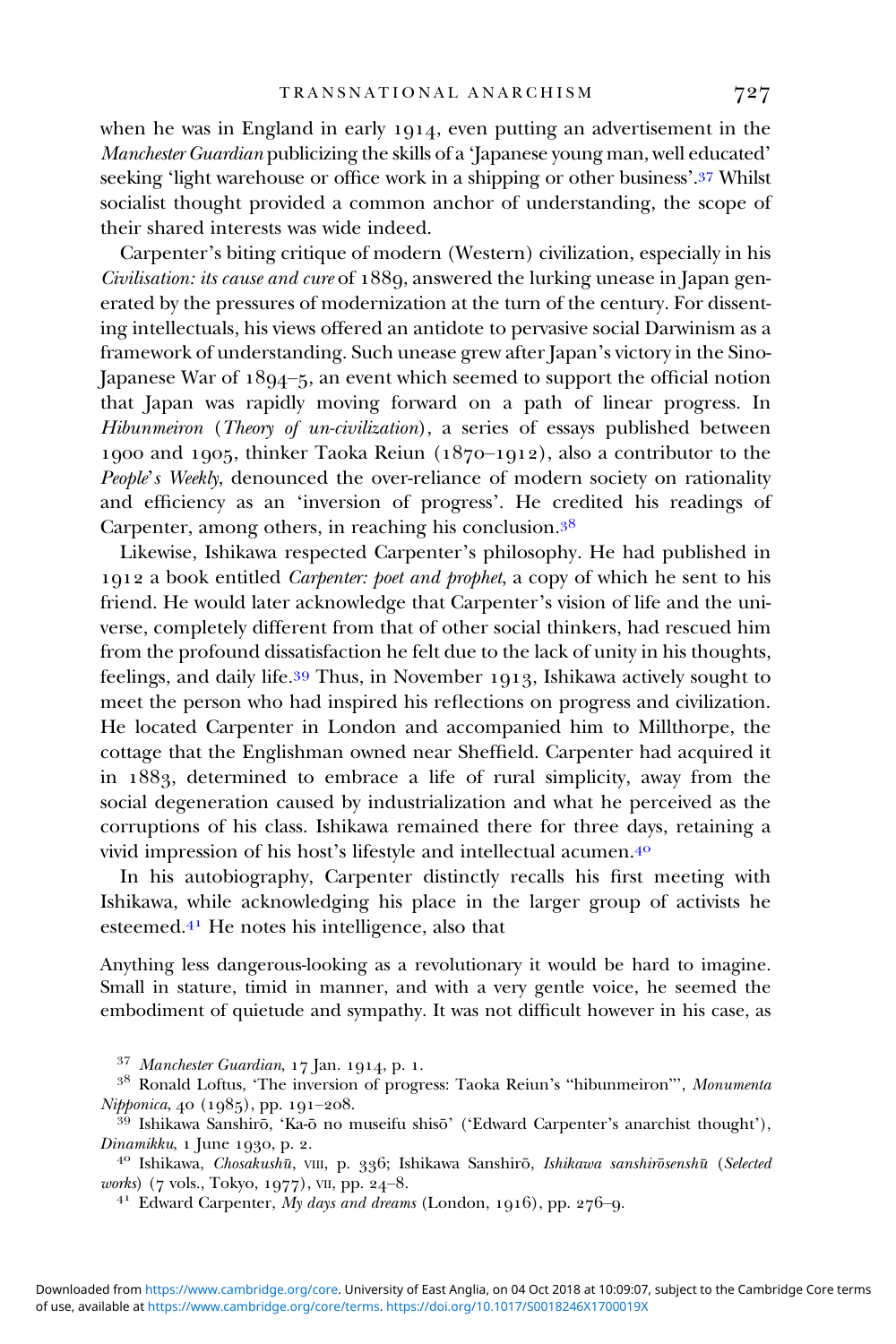in that of many Japanese, to discern, beneath that composed exterior, a strong undercurrent of' resolution and courage.<sup>42</sup>

Carpenter cultivated an extended circle of friends and acquaintances, both in his home country and abroad. As the title of Chūnichi Tsuzuki's book so aptly states, he was a 'prophet of human fellowship', someone who not only believed in the value of human bonds but also in their fundamental ability to foster a fair and equal society.<sup>43</sup> The breadth of his personal contacts embodied his aspiration of creating a world of men and women linked to each other not by the rigidities of class and institutional structures, but by a spiritual sense of brotherhood.

Carpenter also expressed faith in 'the ultimate triumph of the common people',45 something he conveyed in Towards democracy, one of his most influential works:

If I am not level with the lowest I am nothing; and if I did not know for a certainty that the craziest sot in the village is my equal, and were not proud to have him walk with me as my friend, I would not write another word – for in this is my strength. $4^6$ 

These egalitarian aspirations lie at the core of anarchist philosophy. They were equally nurtured by Ishikawa and expressed in his frequent claim to be a heimin, a commoner or ordinary person, as in the title of the newspaper to which he contributed. He saw it as his mission to align himself with ordinary people.<sup>47</sup> In his view, the word also designated those with the moral fortitude to help forge a new era free of oppression and hierarchical distinctions.

The term heimin originally referred to the formal class of commoners, excluding aristocrats and former samurai families. They were designated as such in 1870 by the Meiji regime and endowed with new privileges. After the Russo-Japanese War, radical intellectuals gave it a morally charged political meaning. The heimin, whether rural or urban, became the antithesis of the power cliques (batsu) – political, financial and others – that for them defined capitalist control and its war-mongering tendencies.

At the time, the attempt of ethnographer Yanagita Kunio  $(1875-1962)$  to define an 'abiding folk'  $(j\bar{\sigma}min)$  responded to similar preoccupations. The  $j\bar{\sigma}$ min embodied the quintessence of local, mostly rural, traditions as unaffected

<sup>42</sup> Ibid., p. 278.<br><sup>43</sup> Chūshichi Tsuzuki, *Edward Carpenter, 1844–1929: prophet of human fellowship* (Cambridge,

1980).<br><sup>44</sup> Millthorpe Cottage was a privileged place for nurturing these contacts. See Sheila<br>Rowbotham, *Edward Carpenter: a life of liberty and love* (London, 2008), pp. 229–43.

<sup>45</sup> Tsuzuki, *Edward Carpenter*, p. 4.<br><sup>46</sup> Edward Carpenter, *Towards democracy* (Manchester, 1896), p. 6.<br><sup>47</sup> Ishikawa, *Chosakushū*, III, pp. 103, 115.<br><sup>48</sup> For example Ishikawa Sanshirō, 'Shinshi taihei o utai heimi

 $s<sup>49</sup>$  On the use of the term *heimin* after the Russo-Japanese War, see Konishi, Anarchist modernity, esp. pp. 160-77.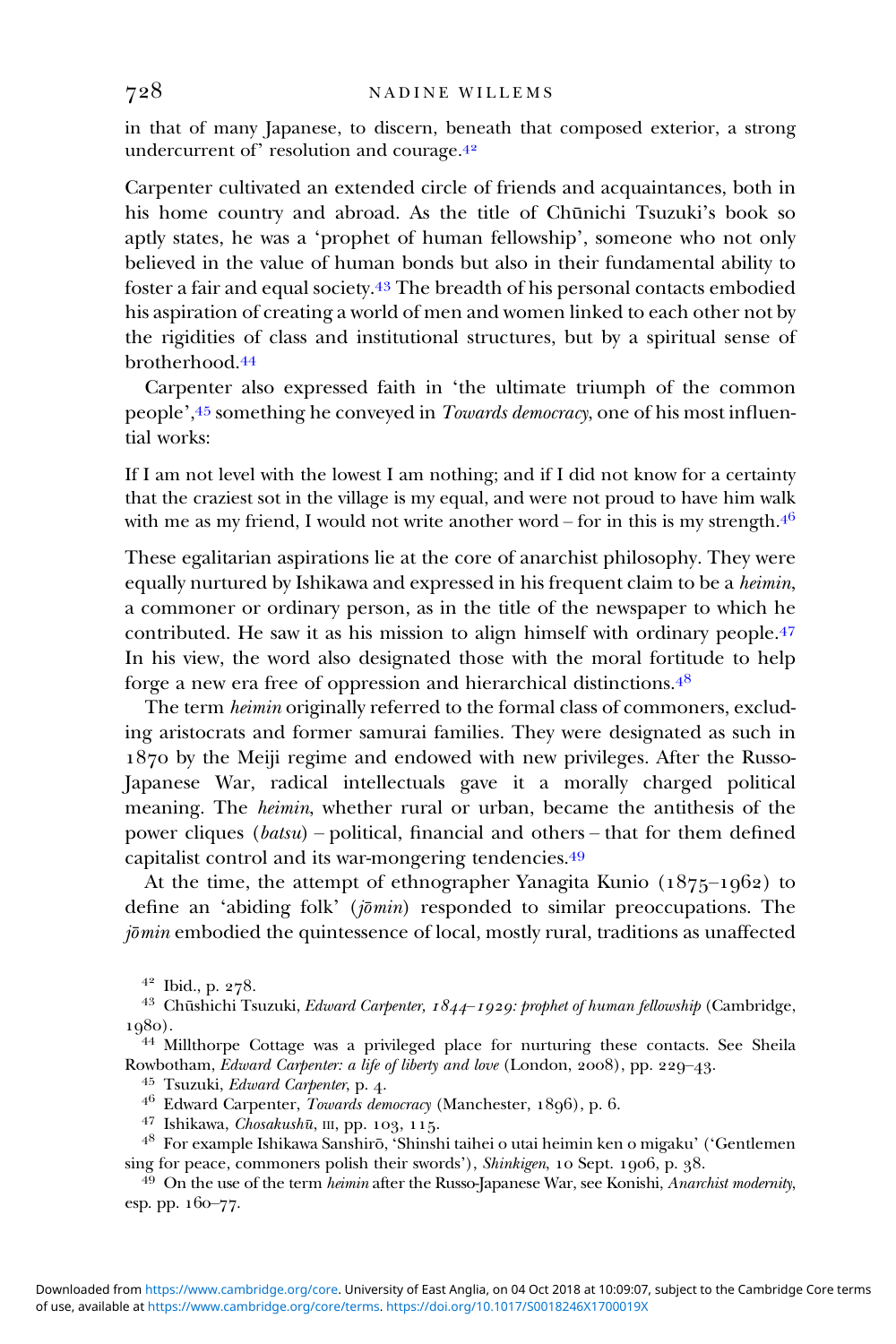by the ravages of capitalism.<sup>50</sup> But whereas Yanagita sought to identify some kind of essential Japanese-ness, Ishikawa's emphasis was on the recognition of a common people regardless of differences based on nationality, class, ethnicity, and gender. And for him, the heimin was not only naturally antagonistic to capitalism, but also imbued with a spirit of revolt against any kind of oppression, a spirit he would in later years trace back to the farmers' rebellions of pre-modern  $Iapan.<sup>51</sup>$ 

Carpenter had written to Ishikawa in 1910 that 'the future of mankind is leading us beyond patriotism to humanity'. Both men shared a loose anarchist philosophy which envisaged the creation of a human community superseding state relations and whose strength lay in its egalitarian creed.

Further congruence of thought can be deduced from the articulation of the universal within the individual. Carpenter advocated 'cosmic consciousness' as the key to the attainment of genuine democratic ideals.<sup>53</sup> As Kirsten Harris explains, cosmic consciousness refers to the awareness of the interconnectedness of all people and matter existing in the past, present, and future.<sup>54</sup> This awareness leads to a point where all distinctions of caste and class disappear, and equality and freedom can truly become the guiding principles of life in society. But it is only when individuals have come to the realization that they are all part of a universal self that this can happen.<sup>55</sup> Carpenter likened thus the achievement of cosmic consciousness to overcoming self-consciousness, a process that, for him, induced flashes of illumination or a kind of mystical revelation.<sup>56</sup>

The kind of activism espoused by Ishikawa also saw social transformation as the result of individual awakening, which itself demanded a gradual process of self-cultivation. This leaning toward a spiritual, almost mystical, understanding of social activism is explicit in Ishikawa's first full-length essay, Kyomu no reiko (*Chaotic spirituality*).<sup>57</sup> The text deserves particular attention for its evocation of Buddhist practices of introspection aimed at refining and purifying the mind. Ishikawa refers to the need for self-examination, or soul-searching, in order to attain a higher truth that implicitly rejects hierarchical constraints.<sup>58</sup>

<sup>50</sup> See H. D. Harootunian, 'Figuring the folk: history, poetics, and representation', in Stephen Vlastos, ed., Mirror of modernity: invented traditions of modern Japan (Berkeley, CA, 1998), p. 145.<br><sup>51</sup> Ishikawa, *Chosakushū*, I, pp. 206–8, II, p. 318.<br><sup>52</sup> Carpenter to Ishikawa, 21 May 1910, Honjō, HCL, Ishikawa papers, FC, N. 6.<br><sup>53</sup> Carpenter referred to 'cosmic consciousness' as the third stage of

after animal and self-consciousness. He also termed this stage 'cosmic universal life'. See for example in *Pagan and Christian creeds: their origin and meaning* (London, 1920).<br><sup>54</sup> Kirsten Harris, 'The evolution of consciousness: Edward Carpenter's "Towards democ-

racy"', Victorian Spiritualities (Leeds Working Papers in Victorian Studies), 12 (2012), pp. 226-35. See also Tsuzuki, *Edward Carpenter*, p. 104.<br>
<sup>55</sup> Harris, 'The evolution of consciousness', p. 233.<br>
<sup>56</sup> Carpenter, *Pagan and Christian creeds.*<br>
<sup>57</sup> Written during a stay in prison between Apr. 1907 and May 1908.<br>
<sup></sup>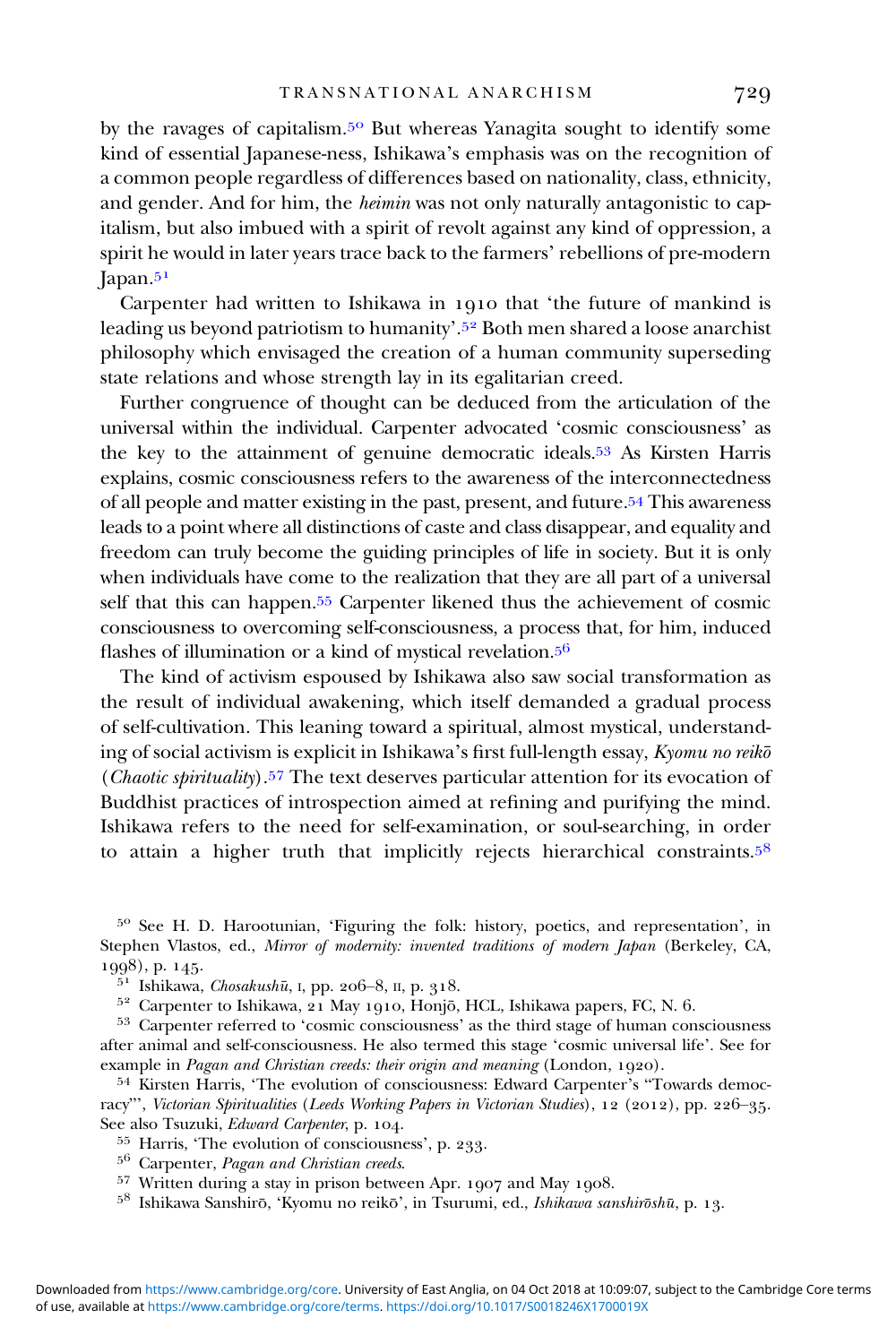Similarly, the revolutionary epiphany he experienced at the village of Yanaka during the Ashio anti-pollution campaign in April 1906 proceeded from the sense of ecstasy that filled him during meditation.<sup>59</sup> The practice was important for him personally and also attests to an intimate association between political activism and spirituality.<sup>60</sup> Both Carpenter and Ishikawa related their socio-political visions to the notion of revelatory experience.

Such faith in self-introspection as a tool of social change does not square well with a conventional interpretation of revolutionary politics. Like his host, however, Ishikawa was adhering to a pervasive intellectual current of the turn of the century that valued non-rational, spiritual modes of apprehending reality. As a reaction to materialistic and utilitarian conceptions of development, this current took many expressions, of which interest in theosophy and occultism was an extreme example.  $61$  From a European point of view, it also embodied a critique of Western civilization, which encouraged some thinkers to turn to sources of Eastern tradition, particularly religious and spiritual ones.  $62$ Carpenter himself derived much insight from Eastern thought in the course of his intellectual development. He located his understanding of the 'universal self' within a long philosophical tradition, which included the Hindu sacred treatises, the Upanishads, as well as Buddhism and Taoism. $6<sup>9</sup>$ 

From that perspective, Ishikawa was a valuable interlocutor to Carpenter, who had a genuine interest in Eastern spirituality and on the occasion of their meeting keenly discussed Zen practices and Shintoism with  $\lim_{n \to \infty}$  As a participant in the spiritual trends of the times, Ishikawa found common ground with the Englishman. Mutual intellectual affinities thus validated his anarchism. By the 1910s, the two men had reached similar conclusions on the possibility of a higher egalitarian order and that its realization was 'a thing of the heart, rather than a political creed'.<sup>65</sup>

<sup>59</sup> Ishikawa Sanshirō, 'Rō' ('Wander'), in Itō Sei et al., eds., *Shakaishugi bungakushū* (*Collected socialist texts*) (Tokyo, 1963), p. 212.

<sup>60</sup> Ruth Harris has insightfully explored the link between spirituality and politics in 'Rolland, Gandhi and Madeleine Slade: spiritual politics, France and the wider world', French History, 27 (2013), pp. 579–600.<br> $\frac{61}{1}$  Japanese historians refer to this trend as 'shinpishugi', meaning 'mysticism' or 'mysteri-

ousness'. Kawai Daisuke, 'Shinpi o meguru shichō to zōchōshugi: 1910 nendai o chūshintoshite' ('Thought and symbolism regarding the "mystical" in the 1910s'), Nihon shisōshigaku (History of Japanese thought), 44 (2012), pp. 231-50; Tsuruoka Yoshio, 'Kindai nihon ni okeru [shinpishugi] gainen no juyōto tenkai' ('Importance and development of concepts of mysticism in modern Japan'), in Shimazono Susumu, ed., Kindaiteki 'shūkyō' gainen to shūkyōgaku no keisei to tenkai: nihon chūshin toshita hikaku kenkyū (Formation and development oj concepts of modern 'religion' and religious studies: Japan-focused comparative research) (Tokyo,

2001), pp. 33–43.<br><sup>62</sup> This anti-Westernism would culminate in Oswald Spengler's *The decline of the West* published in Germany at the close of the First World War.<br><sup>63</sup> Rowbotham, *Edward Carpenter*, p. 271.

- 
- 
- <sup>64</sup> Tsuzuki, 'My dear Sanshirō', p. 5; Rowbotham, *Edward Carpenter*, p. 349.<br><sup>65</sup> Gilbert Beith, foreword to Carpenter, *Towards democracy* (London, 1949).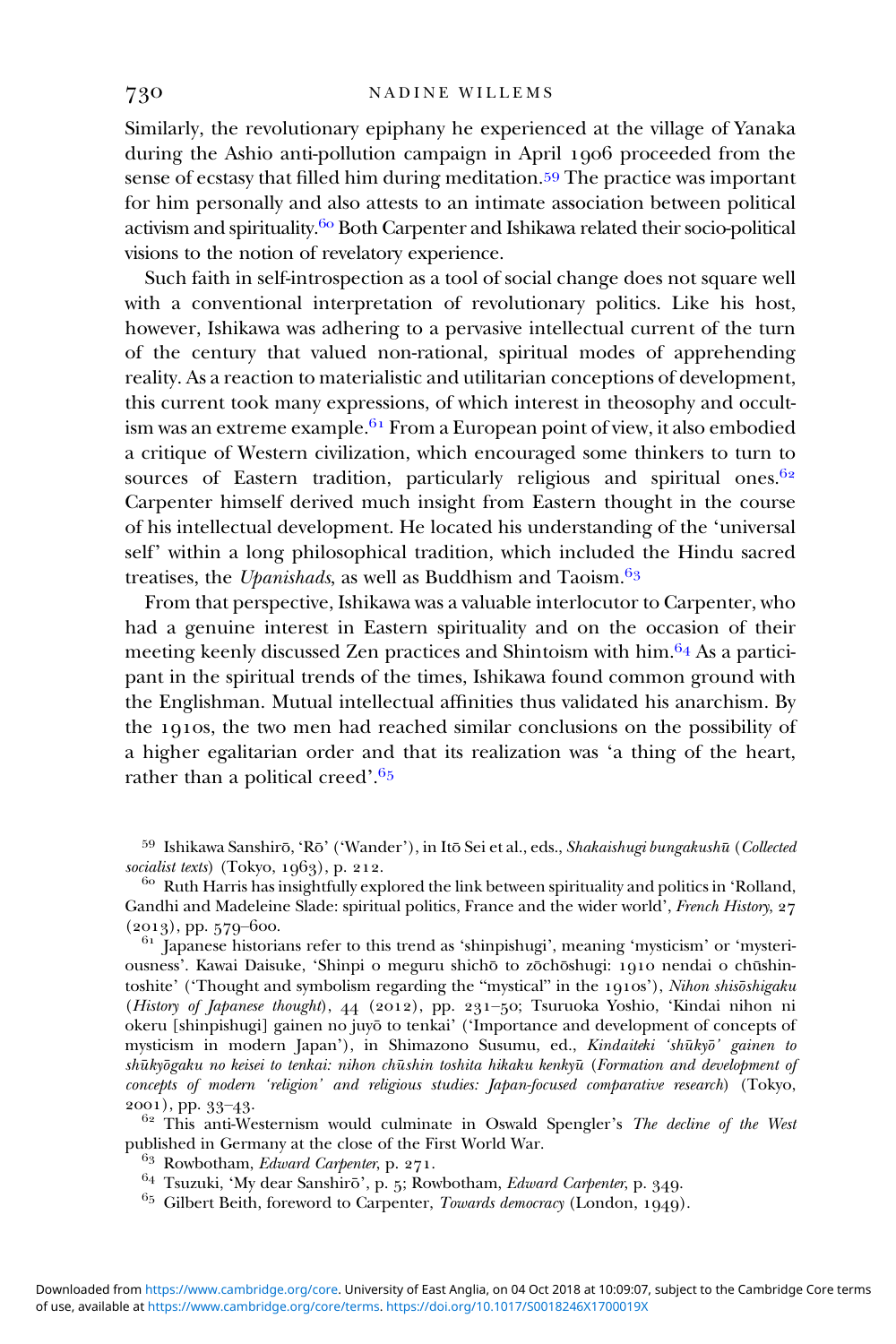## III

The chance encounter through Carpenter with social reformers Henry Salt  $(1851-1939)$ , founder of the Humanitarian League, and his wife Kate  $(1857-1919)$ , added to Ishikawa's reflection on the association between Eastern religious traditions and anarchism. He had read one of Salt's pamphlets on 'Humanitarianism' back in Japan already, a fact that Salt acknowledged with some curiosity.

A close friend of Carpenter, with whom he shared the inclination for the simple life, Henry Salt remains one of the forgotten visionaries of his era. He was a noted scholar of Henry Thoreau  $(1817-62)$  and an enthusiast for ethical socialism. Today, he is mainly remembered for his ardent vegetarianism and denunciation of animal cruelty, but that obscures the wider reach of his views. Similarly, Carpenter's brave and far-sighted defence of homosexuality tends to overshadow his other contributions. $67$ 

Salt believed in the universal kinship of all creatures and readily contrasted Christian condescension towards animals with Buddhism's emphasis on the sacredness of all life. $68$  He rejected the conventional divide between animals and mankind, arguing that one 'must recognize the common bond of humanity that unites all living beings in one universal brotherhood'.<sup>69</sup> In the belief that man is part of nature, not its master, he denounced despoliation of the natural environment at a time when ecological consciousness was not as prominent as today.

Salt's emphasis on 'universal brotherhood' and the Humanitarian League illustrates the special moral vocabulary favoured by the intellectual community to which he belonged. It attributed a strong significance to feelings of empathy intrinsic to the human condition and applied regardless of any distinctions of status or ethnicity.<sup>70</sup> Ishikawa shared this sense of empathy, as shown by his attachment to the term heimin, which had permeated his activism until then. After his return to Japan, he stressed a similar conception of  $nini\bar{o}$  (human feelings), a distinctly human moral consciousness that initiates and sustains changes in society: 'with all these multifarious phenomena of the cosmos as external force, ninjō, the internal factor that affects human society is essentially constant from ancient times to the present day and from West to East'.71

Ishikawa's interest extended to the connections he saw between the principles of Salt's Humanitarian League and those promoted by the adepts of New

 $66$  Salt to Ishikawa, 14 Nov. 1913, Honjō, HCL, Ishikawa papers, FC, N. 40.<br> $67$  See for example Antony Copley, A spiritual Bloomsbury: Hinduism and homosexuality in the lives and writings of Edward Carpenter, E. M. Forster, and Christopher Isherwood (Oxford, 2006).  $^{68}$  Tsuzuki, Edward Carpenter, p. 110; Willene and George Hendrick, eds., The savour of salt: a

Henry Salt anthology (Fontwell, 1989), p. 12.<br><sup>69</sup> Henry Salt, *Animals' rights: considered in relation to social progress* (New York, NY, 1984), ch. 1.<br><sup>70</sup> The title of Salt's last book, *The creed of kinship*, reflecte

 $1925$ , p. 8.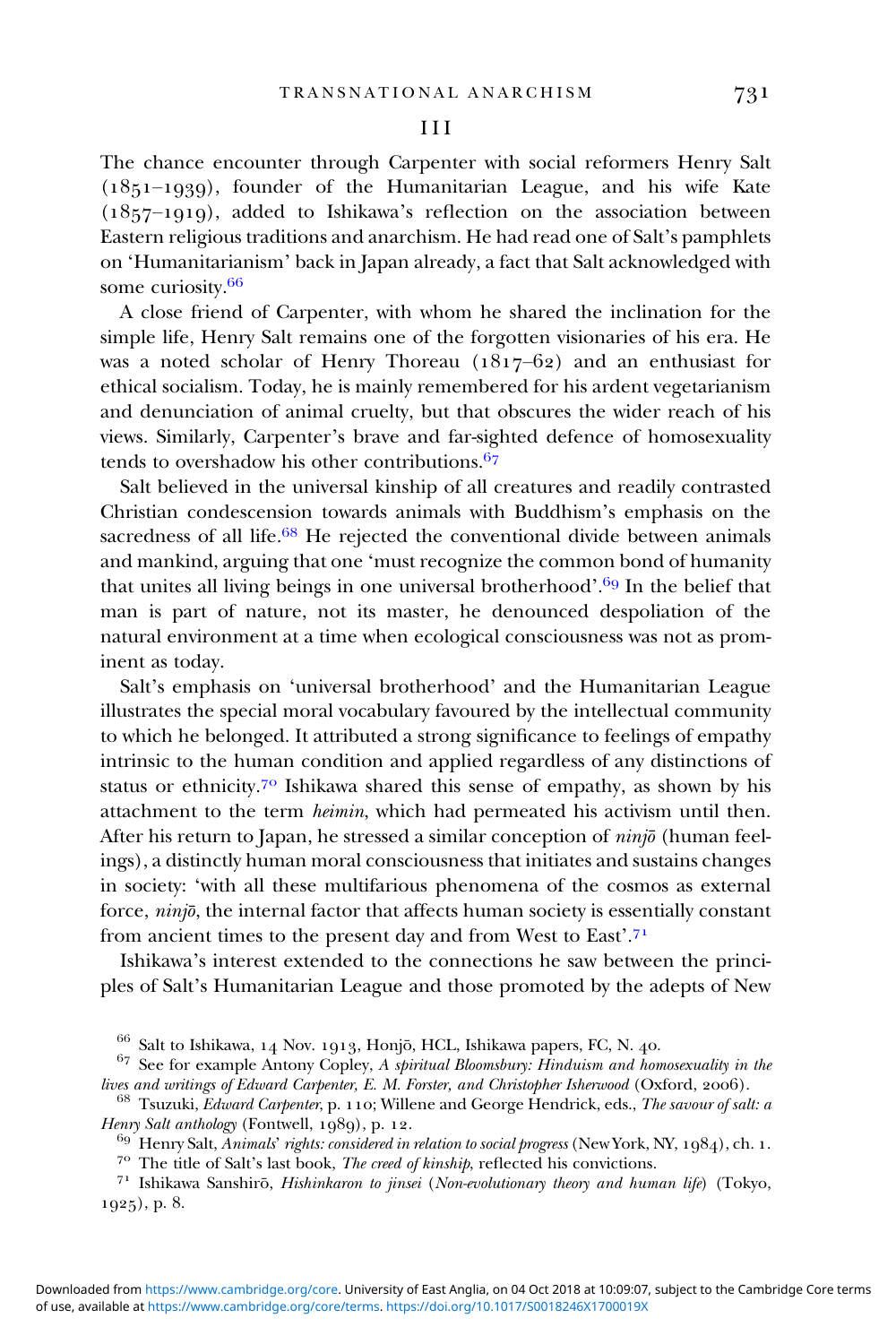Buddhist thought in Japan. In a letter to an old friend Takashima Beihō  $(1875-$ ), a prominent supporter of progressive Buddhism and founder of the Heigo Press, he reported on an invitation to the Salt's cottage and enquired about the periodical on animal protection, The Humanitarian, which Henry Salt had offered to send to Takashima in Japan.<sup>72</sup>

Takashima was himself a fervent advocate of animal protection, together with other moral precepts such as the abolition of prostitution, temperance, and gender equality. He campaigned as a core member of the New Buddhist Society.<sup>73</sup> As such, Takashima was one of the many individuals involved in the rehabilitation of Buddhist religion during the Meiji era, following its eclipse by Shinto at the time of the Meiji Restoration of 1868.<sup>74</sup> This took different forms, including the rise of scholarly Buddhism in universities and the emergence of various reform movements, such as the one spearheaded by the New Buddhist Society. Reform movements had an ambivalent relationship to Christianity. The latter's expansion in modernizing Japan represented a challenge, but there was an accompanying realization that it should also serve as a model, particularly concerning methods of dissemination and campaigns to encourage moral behaviour.<sup>75</sup> The New Buddhist Society kept a close interest in Unitarian practices, hence, for example, its own advocacy of temperance. In the background, a universalist perspective that aspired to the construction of a 'world religion' was never far from the minds of Meiji spiritual thinkers.

Ishikawa and Takashima's correspondence touched upon the benefits of meditation, literary criticism, and the travails of life as an exile.<sup>77</sup> Ishikawa was also keen that his friend read *The Humanitarian.*78 His letters were published in Shin Bukkyō, the journal issued by the New Buddhist Society, an important outlet for his reflections on civilization and exile and for many years a forum of exchange between Christians and progressive Buddhists.

<sup>72</sup> Ishikawa, *Chosakushū*, vII, pp. 95–6.<br><sup>73</sup> Established in 1899 as the Buddhist Puritan Society, which changed its name to the New Buddhist Society in 1908. See Hoshino Seiji, 'Rational religion and the Shin Bukkyō (New Buddhism) in late Meiji Japan', in Yoshinaga Shin'ichi, ed., Kindai nihon ni okeru chishikijin shūkyō undō no gensetsu kūkan: 'Shin Bukkyō' no shisōshi, bunkashiteki kenkyū (Discursive space oj intellectual religious movements in modern Japan: a study of the 'Shin Bukkyo'̄ journal from the viewpoint of the history of culture and thought)  $(2008-11)$ , at www.maizuru-ct.ac.jp/human/yosinaga/shin-bukkyo\_report.pdf.

<sup>74</sup> See James Ketelaar, Of heretics and martyrs in Meiji Japan: Buddhism and its persecution

(Princeton, NJ, 1990).<br><sup>75</sup> Notto Thelle, *Buddhism and Christianity in Japan: from conflict to dialogue, 1854–1899*<br>(Honolulu, HI, 1987), pp. 198–201.

 $^{76}$  Ketelaar, Of heretics and martyrs, p. 41; Thelle, Buddhism and Christianity, p. 218; see also Prasenjit Duara, 'The discourse of civilization and pan-Asianism', Journal of World History, 12 (2001), p. 102.<br>
<sup>77</sup> Ishikawa, *Chosakushū*, vII, pp. 73, 79, 80, 98.<br>
<sup>78</sup> Ibid., vII, p. 99.<br>
<sup>79</sup> Thelle, *Buddhism and Christianity*, p. 211; Ishikawa introduced the work of Edward

Carpenter and Elisée Reclus in the journal, see vols.  $13-4$  and  $15-1$ , cited in Yoshida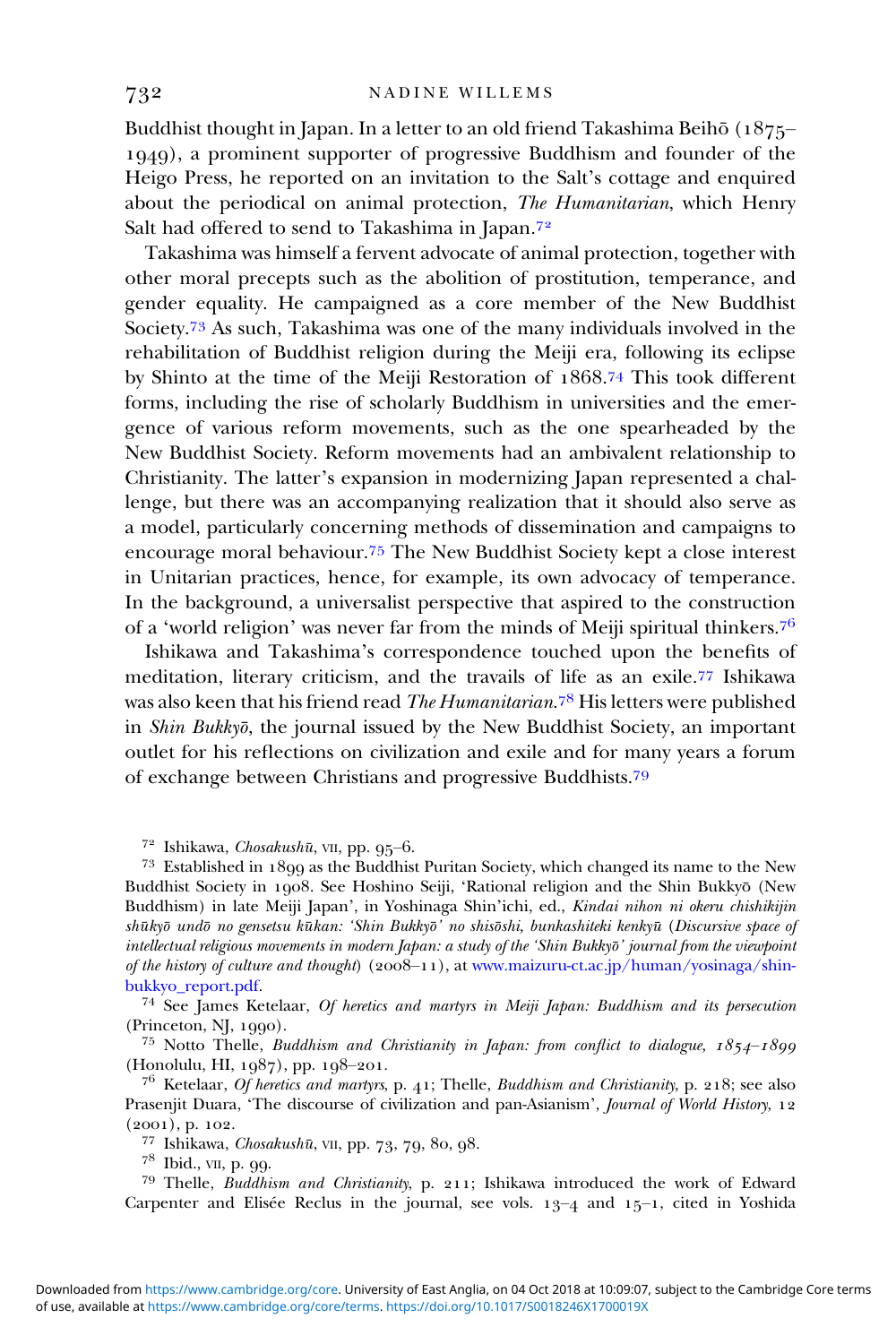Scholarship has shown that the ambitions of the New Buddhist movement went beyond the repositioning of Japanese Buddhism in the face of the Meiji administration's repressive policies. Indeed, it addressed not only purely religious concerns, but also the aspects of mysticism and self-cultivation that preoccupied many thinkers of the time and that they related to projects of socio-political reform. <sup>80</sup> Ishikawa's bonds with the movement reflected this trend. That he saw correspondences between Henry Salt's Humanitarian League and Takashima Beihō's New Buddhism highlights his role as a connector of ideas and people. The commonality was not just animal cruelty, but extended to a common moral vocabulary.

## I V

Ishikawa's direct experience of the First World War while staying in Brussels with Paul Reclus was another pivotal experience of his exile years. From the first day of the invasion of neutral Belgium by German forces on August until his flight to France six months later, he was sucked into the brutality of the global conflict. The first words of his 'Diary of a siege' conveyed his outrage at 'citizens who have suddenly become vicious wild animals preying on their own kind, hating and cursing and trapping each other'.<sup>81</sup> The text went on to stress that

The so-called civilized humanity of the present times, which has organized the murderous, thieving, plundering outfit known as the state, is really as cursed as a poisonous insect of the natural world…If I am fortunate enough to survive, then the history of this siege will generate reflections for the rest of my life.

For Ishikawa and his friends, reports of burning, looting, and killing, together with unspeakable humiliations incited disbelief. $8<sup>3</sup>$  Then came the news of the devastation inflicted on the university town of Louvain, including summary executions, deportations, and razing of the old library and surroundings.<sup>84</sup> The massacre of civilians in the small town of Andenne in the southern part of the country compounded the image of a degenerated European civilization. $85$  On learning about some new atrocity, Ishikawa expressed the hope

Kyūichi, Nihon kindai bukkyōshi kenkyū (Research on the history of modern Buddhism) (Tokyo, 1959), pp. 413–14.<br><sup>80</sup> Yoshinaga Shin'ichi, 'Theosophy and Buddhist reformers in the middle of the Meiji

period', Japanese Religions, 34 (2009), pp. 119-31; Tedo Kiyonobu, "'Shin bukkyō" ni miru bukkyōkai no kyōyōka' ('Self-cultivation and religion in the New Buddhist movement'), Tokyo

University Annual Review of Religious Studies,  $18$  (2001), pp. 31–43.<br><sup>81</sup> Ishikawa, *Chosakushū*, II, p. 13. The diary was penned in Brussels between 19 Aug. 1914<br>and 6 Jan. 1915.

<sup>&</sup>lt;sup>82</sup> Ishikawa, *Chosakushū*, II, p. 14.<br><sup>83</sup> Ibid., II, p. 18.<br><sup>84</sup> Ibid., II, pp. 31, 67.<br><sup>85</sup> Ibid., II, p. 66.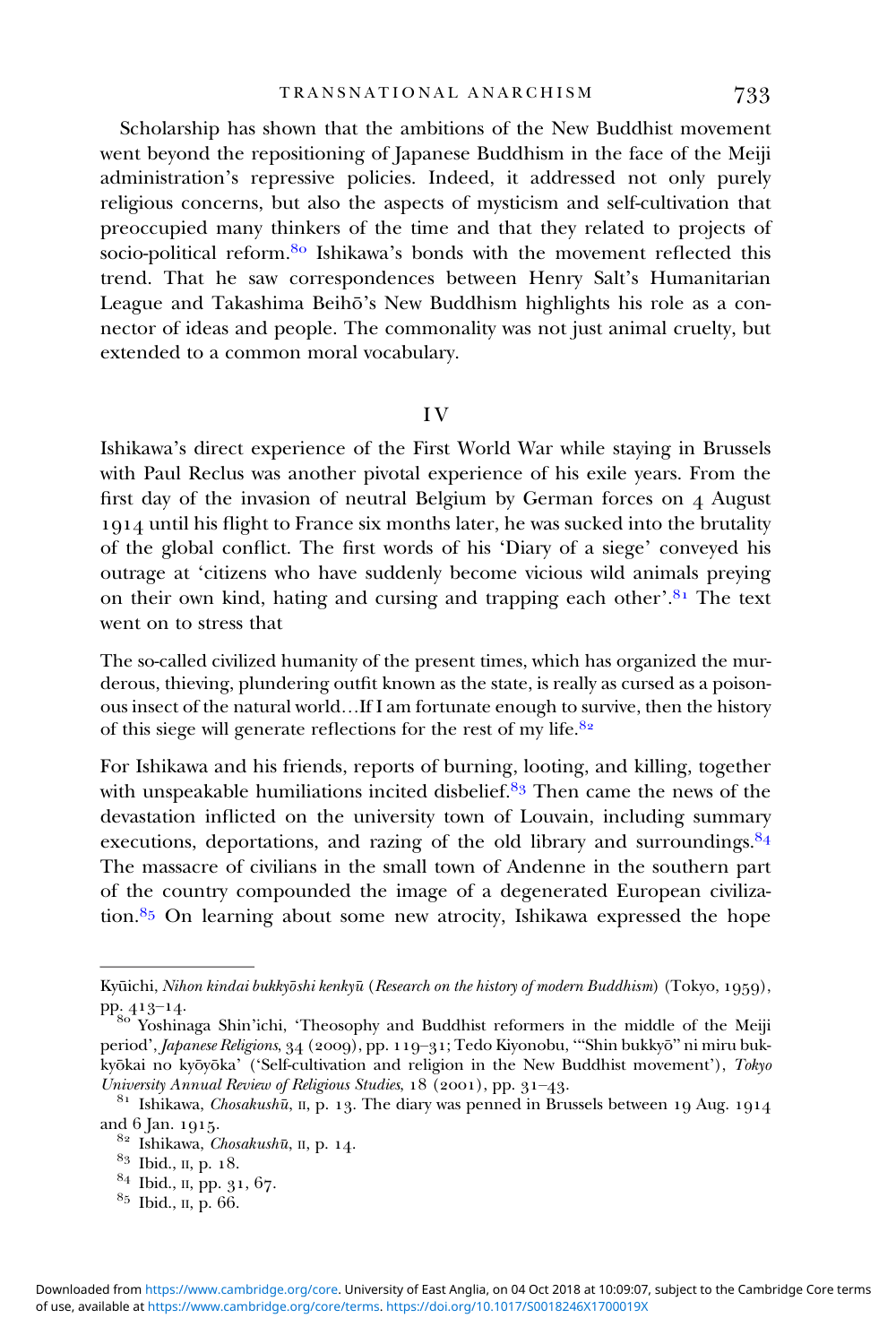that 'the Japanese military, who take the German army as a model, are more sensible than them'.<sup>86</sup>

His critique reflected a typical anti-imperialist anarchist stance, as well as disgust with ethnic discrimination. As he stated, 'ultimately, this war is a fight (for expansion) amongst the capitalist great powers, and their spirit of insulting the black and yellow peoples has rubbed off amongst themselves'.<sup>87</sup> At a time when the outbreak of the war was famously hailed in Japan a 'divine aid' for the development of the country, 88 Ishikawa offered a contrasting view. He lamented his government's designs on the German colonial possessions of Jiaozhou Bay on the Shandong Peninsula in China, suggesting that Japan was behaving like a thief taking advantage of a fire and risking a disastrous entanglement in the worldwide conflict.<sup>89</sup> In October 1914, he cautioned that this small act of vanity seemed like a step toward a future war with the US because it would fuel anxiety amongst Europeans and Americans with regard to access to Chinese territory.<sup>90</sup>

Ishikawa was well aware that Belgium, as a small country with an unfortunate geographical location, was a nation-state artificially constructed for the sake of the big powers'strategic concerns, and, as Larry Zuckerman notes, treated as'a rag doll for neighbours to squabble over'.<sup>91</sup> Ishikawa observed that, in that sense, Belgium shared much with Korea, annexed by Japan a few years earlier. For him, annexation threatened Belgium too if France and England failed to defeat Germany.

Ishikawa undoubtedly discussed concerns about the annexation of Belgium with his host Paul Reclus, who remained in the country even after the lifting of his exile order by France in 1905. Two years into the war, the two men signed the Manifeste des seize (Manifesto of the sixteen), together with several other prominent figures of the European anarchist movement. The Manifesto, dated 28 February 1916, reflected a difference of opinion that dated back to . It declared support for allied efforts to defeat Germany, signalling a break from the non-interventionist stance of a majority of anarchists at the time.<sup>92</sup> Published first in the French syndicalist daily *La Bataille* in March 1916, then in La Libre Fédération of Lausanne a month later, the Manifesto was drawn up by Peter Kropotkin  $(1842-1921)$  with the help of French activist Jean Grave  $(1854-1939).$ <sup>93</sup> It owed its name to the (assumed) number of its

<sup>86</sup> Ibid., II, p. 78.<br><sup>87</sup> Ibid., II, p. 176.<br><sup>88</sup> By elder statesman Inoue Kaoru, cited in Frederick Dickinson, *War and national reinven-*<br>*tion: Japan in the Great War, 1914–1919* (Cambridge, 1999), p. 239.

<sup>89</sup> Ishikawa, *Chosakushū*, II, p. 127.<br><sup>90</sup> Ibid., II, p. 172.<br><sup>91</sup> Ibid., II, p. 21; Larry Zuckerman, *The rape of Belgium: the untold story of World War I* (New York, NY, 2004), p. 8.<br>
<sup>92</sup> Jean Maitron, *Le mouvement anarchiste en France* (2 vols., Paris, 1975), II, p. 15.<br>
<sup>93</sup> Michaël Confino, 'Anarchisme et internationalisme: autour du *Manifeste des Seize* 

[Correspondance inédite de Pierre Kropotkine et de Marie Goldsmith, janvier-mars 1916]', Cahiers du monde russe et soviétique,  $22$   $(1981)$ , p.  $232$ .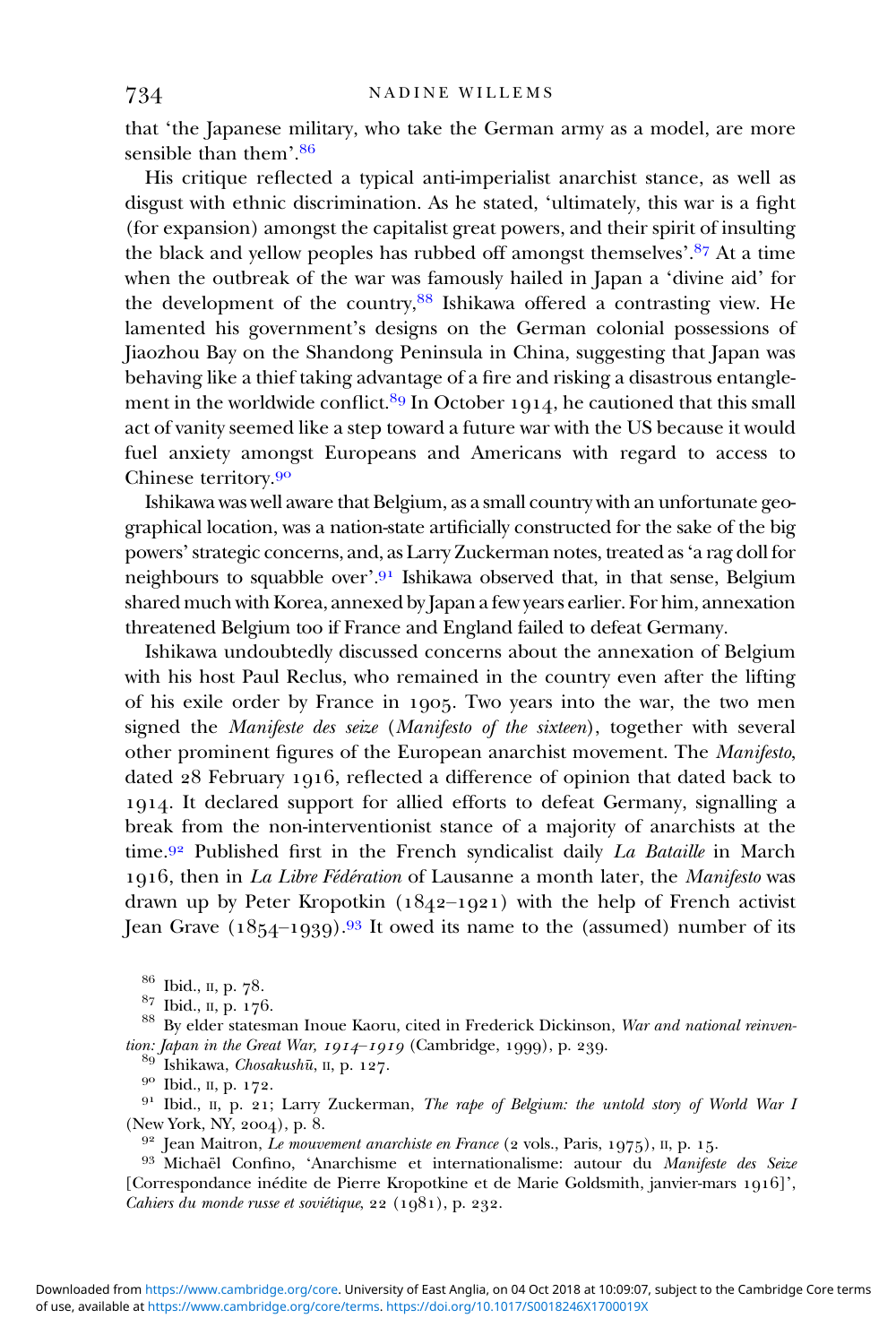signatories, which included another revolutionary exile, Georgian Prince Varlaam Cherkesov (1846–1925), Dutch syndicalist Christiaan Cornelissen  $(1864-1942)$ , and French anarchists Charles Malato  $(1857-1938)$  and Marc Pierrot  $(1887-1942).94$  In the following months,  $107$  more signatories, including activists from England, Belgium, Portugal, Italy, and Switzerland, added their support.<sup>95</sup> The text, unashamedly pro-Entente, sanctioned a split within the European anarchist movement, precipitating its demise according to some, and prefiguring the contradictions that would undermine socialist parties, notably after the October revolution of  $1917.^{96}$ 

The signatories attributed to Germany not only blame for the conflict, but also accused it of having long planned its attacks on Belgium, France, and Russia. They warned of peace talks that at the time would overwhelmingly favour the aggressor, exempting it from reparations and rubber-stamping the annexation of territories. The German government had deceived its workers, they claimed. Moreover, the working class had been poorly represented at the conference of Zimmerwald, thereby depriving it from any real meaning. The signatories insisted there was no reason to believe in German peaceful intentions; the aggressor's objective was the annexation of Belgium and the territories of northern France. Therefore, 'We anarchists, anti-militarists, enemies of war and passionate supporters of peace and the brotherhood of peoples, have taken sides with resistance and did not consider separating our plight from that of the rest of the population.<sup>'98</sup>

The Manifesto, however, immediately attracted the condemnation of the London International Anarchist Group. In an April letter to the journal Freedom, Italian exile Errico Malatesta ( $1853-1932$ ) criticized the paradoxical idea of supporting collaboration with the government and capitalists of some countries in order to defeat the government and capitalists of others.<sup>99</sup> The London Group's stance relied on the conventional anarchist understanding that war was inevitable under a capitalist system, and that revolutionary insurrection was the only solution.

principles of non-resistance at the eve of the First World War, see Marc Mulholland, '"Marxists of strict observance"? The Second International, national defence and the question of war', Historical Journal, 58 (2015), pp. 615-40; on anarchism during the war, see especially Matthew Adams and Ruth Kinna, eds., Anarchism, 1914-1918: internationalism, anti-militarism and war (Manchester, 2017).<br><sup>97</sup> Conference held in September 1915 amongst delegates of anti-militarist socialist parties

from several countries with the aim of co-ordinating international socialist opinion and action with respect to the war.

 Manifeste des Seize in [www.encyclopedie-anarchiste.org/articles/s/seize.html](http://www.encyclopedie-anarchiste.org/articles/s/seize.html) (author's translation).<br> $\frac{99 \text{ Ibid.}}{1}$ 

 $94$  In reality, the signatories numbered fifteen, a place-name having been mistaken for a surname.<br> <sup>95</sup> Ishikawa, *Chosakushū*, III, p. 49.<br> <sup>96</sup> Confino, 'Anarchisme et internationalisme', p. 231. On socialists' abandonment of the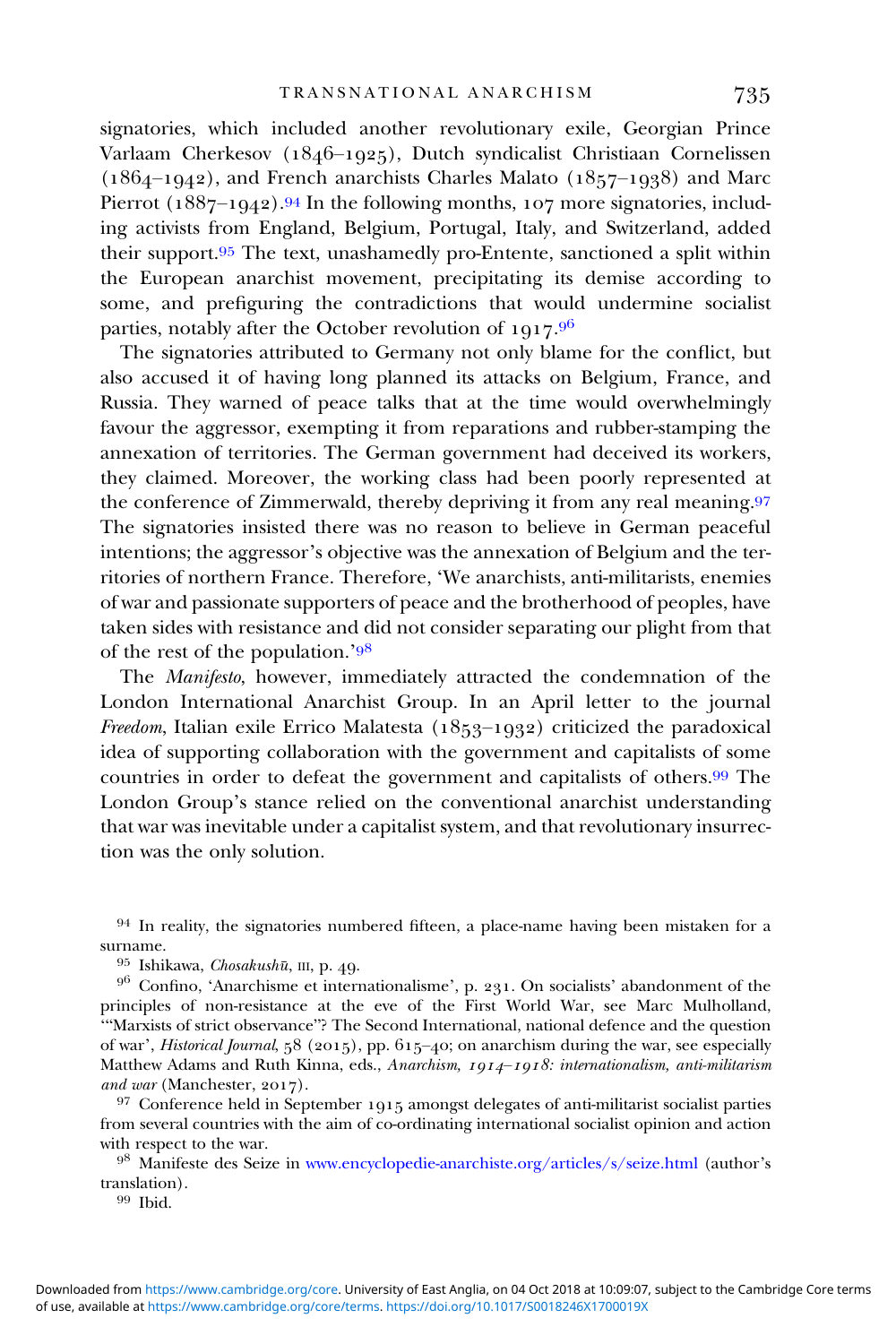It is undeniable that the Manifesto strayed from some basic anarchist principles, which had sustained the movement so far. And it is somewhat odd to find a Japanese name at the bottom of a document concerned with the future of Belgium. Undoubtedly happenstance, in the form of his friendship with Paul Reclus, played a part in Ishikawa's decision to engage directly with the issue. He appeared keen to side with fellow exiles, such as Reclus, Kropotkin, and Cherkesov, who viewed France as the cradle of freedom and revolutionary ideals and thus worth defending.<sup>100</sup> Ishikawa supported this view in his own writings.<sup>101</sup> In contrasting it with faceless German militarism, which he considered as a negation of humanist values,  $102$  he foresaw the path that Japan would follow two decades later.<sup>103</sup>

Ishikawa accepted Reclus's and Kropotkin's distinction between the motherland and the state, the former deserving protection from the forces of oppression.<sup>104</sup> In a world of collapsing certainties, he focused on one reality: the unjust plight of neutral Belgium, sited at the heart of the conflict. The small and effectively defenceless country<sup>105</sup> had become a kind of global *heimin* caught up in a clash of imperialisms and was therefore amply deserving of empathy. In  $1929$ , Ishikawa recalled the event in those terms:

When I saw the young and the old, women and children, of both Belgium and France subjected to the persecution and indignity of military occupiers acting like predatory animals, I could not say I was a pacifist. Robbers entered my own house and inflicted inexcusable violence to members of my family. To fight was the only way to get rid of them. That was the meaning of our declaration.<sup>106</sup>

References to one's 'own house' and 'members of a family' were not fortuitous, as they reinforced the notion of a bond of affection between the author and his temporary land of adoption.

Ishikawa's political engagement with the plundering of Belgium added an unexpected Japanese name to the Manifesto, but also bore its share of contradictions. From an ideological standpoint, it was hard to reconcile with the non-war stance he had adopted during the Russo-Japanese War, even if one subscribes to the distinction between 'homeland' and 'state'. His involvement with the European anarchist movement also raised questions about his alleged rejection of violence. Although Ishikawa insisted that he never tolerated violence as a political tool,<sup>107</sup> he readily associated with figures such as Paul Reclus, and earlier

- 
- 
- 
- <sup>100</sup> Bantman, *The French anarchists in London*, p. 220.<br><sup>101</sup> Ishikawa, *Chosakushū*, VIII, pp. 365–6.<br><sup>102</sup> Ibid., II, pp. 167.<br><sup>103</sup> Ibid., II, p. 208.<br><sup>104</sup> See Maitron, *Le mouvement anarchiste en France*, 1, pp. 36
- 
- 
-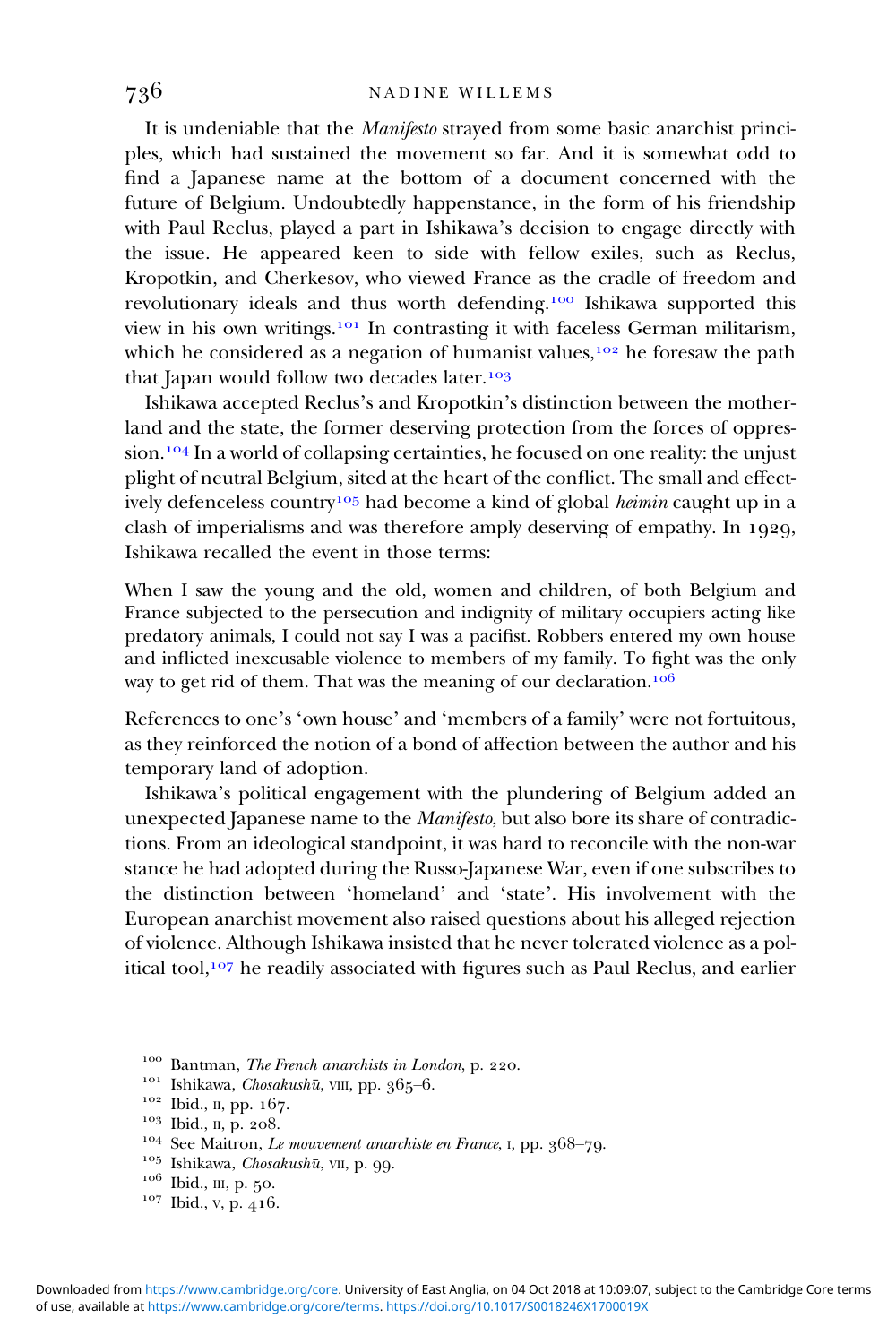in Japan Uchiyama Gudō  $(1874-1911)$ , who did not always reject violent anarchist tactics.

The true legacy of the *Manifesto* lay in the formation of a community of likeminded thinkers concerned with reclaiming human agency and attached to higher spiritual values rather than debates about class struggle and revolution. The signatories were united in their resistance to any form of state oppression and the rejection of institutional affiliations and ideological categories. Over the years, they spread their ideas via publications and local activism, with Ishikawa as a main point of contact in East Asia.

Several years after the war, the journal Plus Loin (Further) became a major outlet for the dissemination of their ideas. This French publication of a dozen pages described itself as a 'periodical about social progress and human emancipation, outside of any party allegiance and against any class privilege, for the whole development – material, intellectual and moral – of individuals in a freely organized society'.<sup>109</sup> Together with concerns about social progress and labour conditions, Plus Loin denounced Bolshevism and colonialism, with by-lines by Paul Reclus and his son, Jacques, Jean Grave, Kropotkin, and others.

In his memoirs, Ishikawa remembered meeting its editor, Marc Pierrot  $(1871 -$ ), several times at his house in the company of Reclus and other friends. He described a man who expressed anarchism not just verbally, but also through his studies and attitude to life.<sup>110</sup> Pierrot, a medical doctor by training and one of the Manifesto's signatories, embodied the ambitions of Plus Loin, a title chosen to reflect the need for proponents of social change not to stop at the kind of solution Bolshevism offered, but to 'go further'.<sup>111</sup> Thus, the journal's opening issue reproduced a letter from anarchist and social historian Max Nettlau  $(1865-1944)$ , urging readers to reconsider the work of celebrated geographer Elisée Reclus, Paul's uncle. According to Nettlau, Elisée was someone whose open-mindedness and tolerance transcended petty polemics, setting him 'above the movement'.<sup>112</sup>

The promotion of Elisée Reclus's legacy became one of Ishikawa's main tasks after his return to Japan in 1920. Since the spring of 1916, he had spent much of his remaining time in exile with the Reclus family in Domme, a small village in south-west France. There, he tilled the earth while familiarizing himself with Elisée's geographical and political writings.

<sup>&</sup>lt;sup>108</sup> Paul Reclus supported propaganda by the deed. Likewise, Kropotkin was ambiguous on violence. On Uchiyama Gudō, see Fabio Rambelli, Zen anarchism: the egalitarian dharma of Uchiyama Gudō (Berkeley, CA, 2013).

<sup>&</sup>lt;sup>109</sup> Plus Loin ran from March 1925 to September 1939.<br><sup>110</sup> Ishikawa, *Chosakushū*, vI, p. 261.<br><sup>111</sup> Ibid., vI, p. 261.<br><sup>112</sup> Plus Loin, N. 1, Mar. 1925, p. 4.<br><sup>113</sup> Ishikawa, *Chosakushū*, vIII, pp. 390, 2.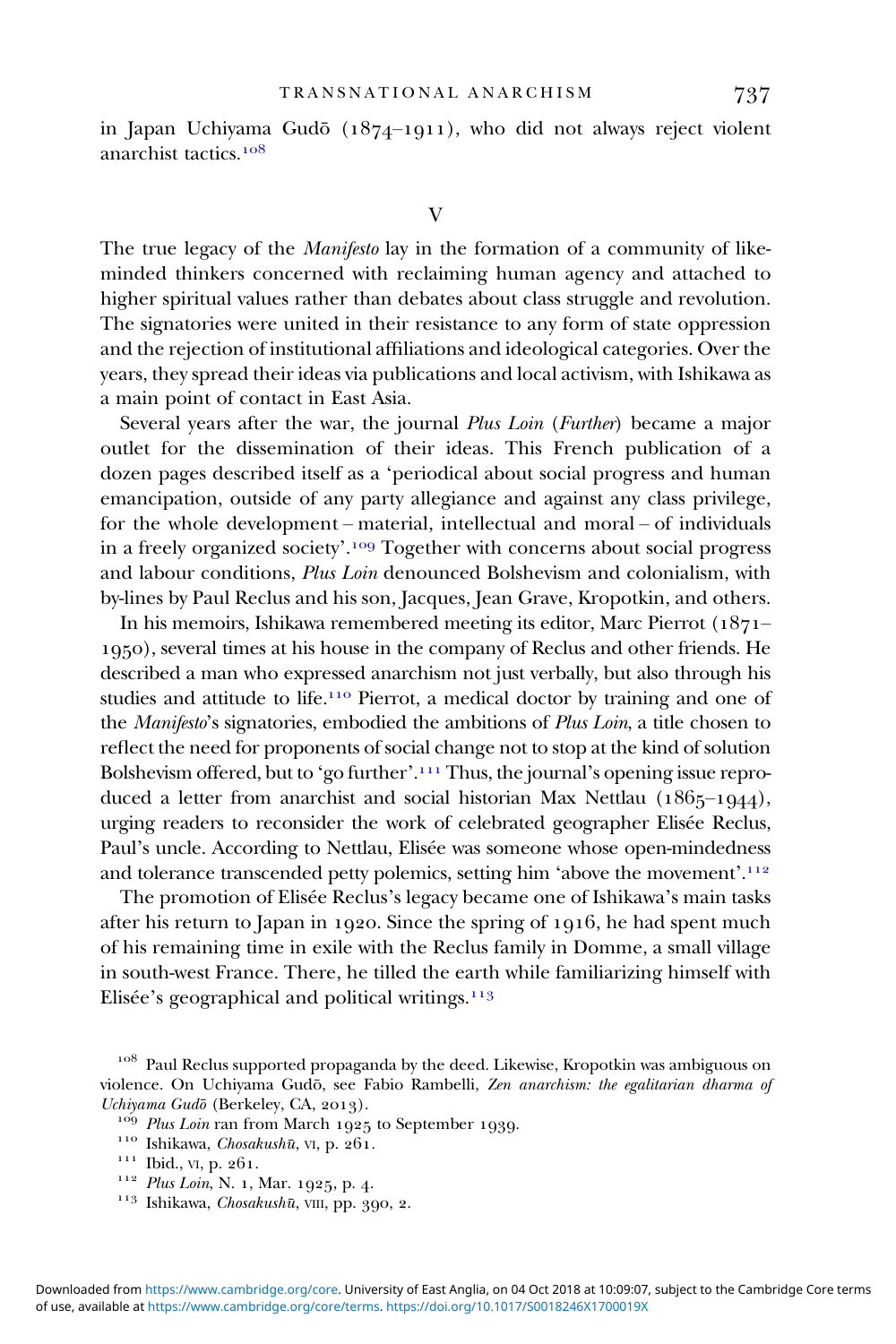Ishikawa maintained links to Plus Loin and its contributors. A few instalments of the publication acknowledged anarchist pamphlets 'received from Japan', for which Ishikawa provided a title in French.<sup>114</sup> One of them was the 'Gospel to the peasants', written by his friend Akaba Ganketsu  $(1875-1912)$ before his death in prison,  $115$  while others he wrote himself. The translation of an article by anarcho-feminist Takamure Itsue  $(1884-1064)$  about the women's front in Japan also made it to *Plus Loin*.<sup>116</sup> So did the report on a talk about the peasants' conditions in Japan by Shiina Sonoji ( $1887-1962$ ), a Japanese resident in France and friend of Paul, through whom he also met Ishikawa.

Conflicting opinions about the 1916 Manifesto resurfaced amongst European anarchists in  $1928$ . In *Plus Loin*, Paul Reclus reaffirmed that militarism had been the main enemy, denying that patriotism had swayed his views at the time. Again, he mentioned his experience of exile and explained that his homeland was 'anywhere there are men of heart and intelligence, comrades and friends'. In a subsequent issue, a letter 'from our friend Ishikawa' reiterated that the Japanese intellectual was 'in full agreement' with his co-signatories, but also, taken in by the liberal mood of the Taisho democracy in his country, expressed some optimism about present Japanese militarism 'which cannot resist the great popular democratic movement'.<sup>118</sup>

The Japanese equivalent of Plus Loin was Ishikawa's own Dinamikku, a fourpage leaflet printed in the village of Chitose in western Tokyo, where he moved in 1927. Dinamikku ran between November 1929 and October 1934, sharing with its French-language counterpart several of its by-lines, including Jean Grave, Marc Pierrot, Paul and Jacques Reclus. The title, date, and heading of the paper also appeared in French, reflecting the connection to the unofficial global community to which Ishikawa belonged.<sup>119</sup> In a country where nationalistic sentiments were again intensifying, however, the leaflet's dissenting tone had consequences. Government censors banned the sale of four issues and its editor remained on the police's watch list for many years.

In light of Ishikawa's aspiration to be an educator rather than an agitator, Dinamikku represented one important platform of communication. At the core of this endeavour, however, were the links nurtured between Ishikawa and the Reclus family. They endured until the former's death in 1956.

<sup>115</sup> Nōmin no fukuin/Evangile aux paysans, in Plus Loin, N. 52, July 1929.<br><sup>116</sup> Plus Loin, N. 66, Sept.-Oct. 1930, pp. 14-15.<br><sup>117</sup> Paul Reclus, 'Dans la mêlée', Plus Loin, N. 40, July 1928, p. 4.<br><sup>118</sup> Ishikawa Sanshir

<sup>120</sup> Censors banned the December 1931 and February 1932 issues, which denounced the Japanese intervention in Manchuria.

 $^{114}$  La restauration de la vie primitive, in Plus Loin, N. 36, Mar. 1928; La critique de la conception matérialiste de l'histoire, in Plus Loin, N. 38, May 1928; Le mouvement makhnoviste, in Plus Loin, N. 52, July 1929.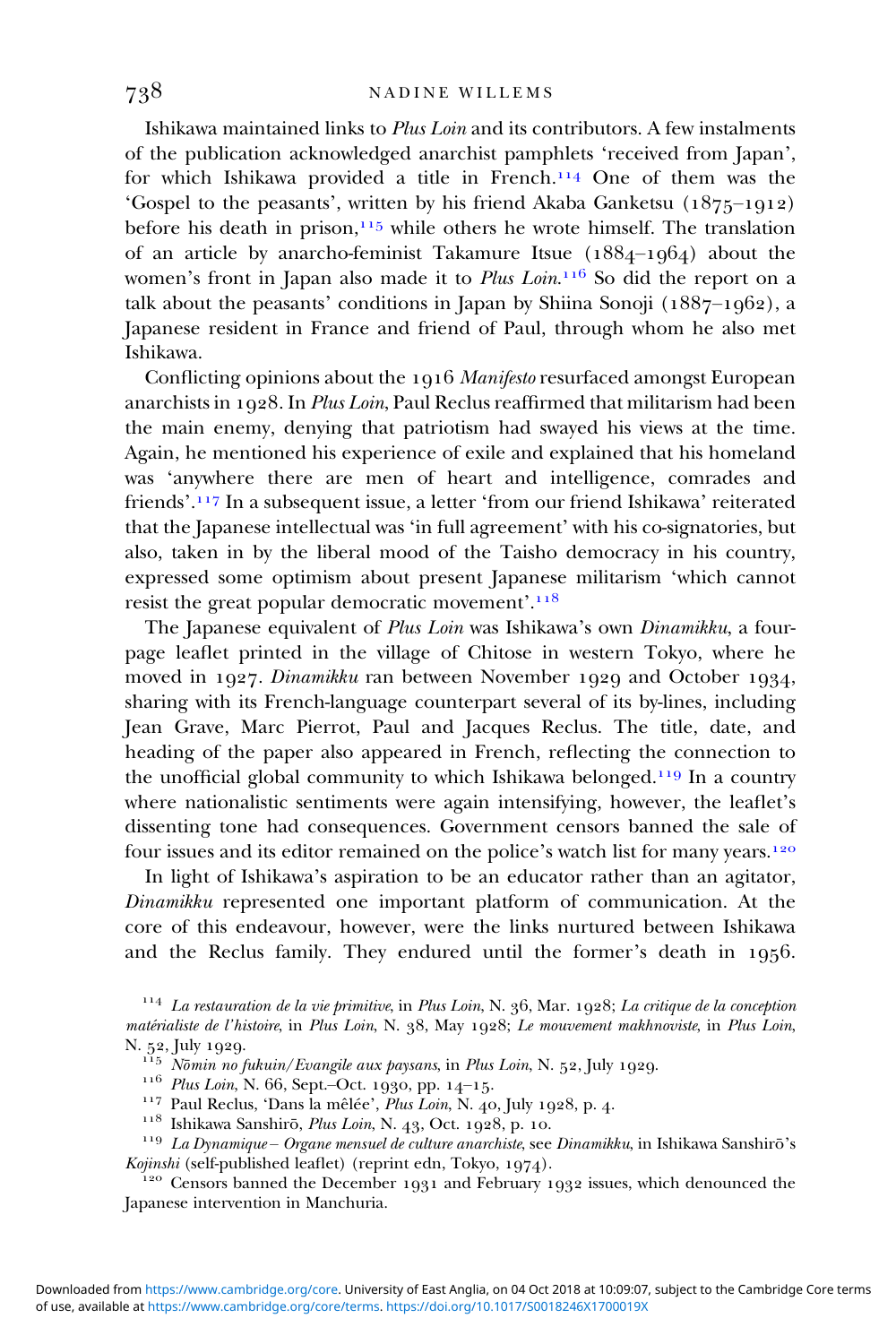Contacts with Jacques were particularly abundant, totalling fifty-four letters over the years.<sup>121</sup> Ishikawa's friendship with Jacques flourished after he had settled in Chitose. On three occasions, the Frenchman travelled to Japan from China where he lived for twenty-five years.<sup>122</sup> Author of a book on the Taiping rebellion and of several translations from Chinese into French, Jacques maintained the anarchist tradition of his forebears. He mingled with Chinese activists, several of them also known to Ishikawa. He taught French and social history, also professing his faith in the gradual and non-violent diffusion of anarchist ideals.

The letters exchanged between the two men before the war reflected the chaos slowly engulfing Chinese society and growing anti-Japanese sentiments after the 1931 Manchurian Incident. Jacques, however, condemned the Japanese invasion in ambivalent terms: despite the evil nature of imperialism, he saw in foreign intervention an opportunity to clean up the endemic corruption and socio-economic mismanagement in China.<sup>123</sup> Yet, he urged Ishikawa to keep up his work on behalf of their shared moral convictions.<sup>124</sup> Harassment by the Japanese police was a constant concern for both men, and Jacques observed rightly that, given the country's authoritarian tendencies, the political situation in Japan would lead more quickly to war than revolution<sup>125</sup>

Ishikawa could count on numerous informal channels of communication with China. Several of his Chinese acquaintances had belonged to the revolutionary fringe active in Tokyo before his exile years. He met others through Paul Reclus in Brussels and France in the 1910s. Most remained friends or contacts well into the Second World War. The efforts to reach Chinese readers relied partly on Dinamikku, which made its way to China, more specifically Shanghai, Beijing, and Nanking, through the intermediation of Jacques amongst others.

Ishikawa was in contact with biographers and publishers of Elisée Reclus's work in several countries, including Max Nettlau who gave his assistance to a translation project.<sup>126</sup> Joseph Ishill (1888–1966), a Rumanian emigrant to New Jersey and friend of Carpenter, provided the North American link to their network. As independent publisher and one of Reclus's biographers, he helped Ishikawa with the diffusion of Reclusian ideas in Japan, writing to him

- 
- 1935.<br><sup>123</sup> Jacques Reclus to Ishikawa, 15 Nov. 1931, Honjō, HCL, Ishikawa papers, FC, N. 35.<br><sup>124</sup> Jacques Reclus to Ishikawa, 6 Dec. 1929 and 26 Jan. 1933, Honjō, HCL, Ishikawa papers, FC, N. 35.<br><sup>125</sup> Jacques Reclus to Ishikawa, 26 Jan. 1933, Honjō, HCL, Ishikawa papers, FC, N. 35.<br><sup>126</sup> Ishikawa to Nettlau, 27 Nov. 1929, Amsterdam, International Institute of Social History,

<sup>&</sup>lt;sup>121</sup> The letters from Ishikawa to Jacques (or Paul) have not been found despite attempts to locate them.<br> $\frac{122}{122}$  [acques visited Ishikawa in the summers of 1929 and 1933, and again in late 1934/early

Nettlau papers, general correspondence, N. 654. Author's italics and translation from French.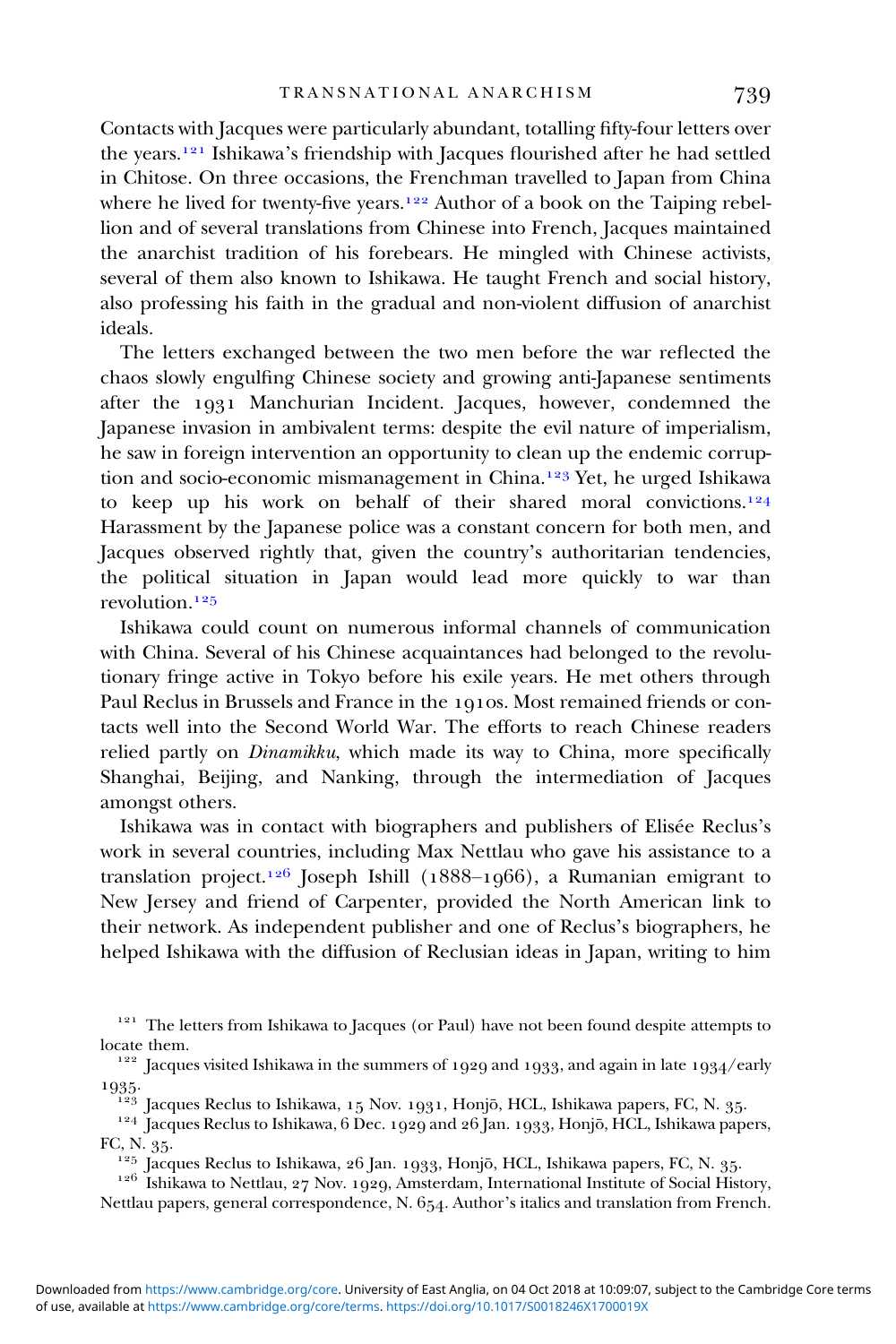in  $1928$  'I am glad that my work is of significance (for those by) whom our ideals and ideas are so sincerely interpreted.'

Within this anarchist community, the dangers of state control and encroachment represented a constant preoccupation. In a long letter to his Japanese friend, Paul Reclus deplored the fact that 'individual property and the supreme role of the state remain untouched dogma for the majority of men'.<sup>128</sup> Occasionally, he reaffirmed the strength of the links within the community, assuring Ishikawa that 'the Paris friends are well'.<sup>129</sup> In his last note in  $1938$ , three years before his death, Paul would restate the commonality of their aspirations: 'I have been moved by your nice postcard, which tells me that you are well and that we have similar sentiments on many issues', but his final words also imply that the tide was running against their shared anarchist struggle against militarism: 'I hope that your book will be successful, though [I fear that] now warlike literature has a greater chance than philosophy.<sup>'130</sup> Indeed, he lived just long enough to see his predictions validated by the upheaval of a new world war.

# V I

The devastation brought by the Pacific War within and outside Japan's borders confirmed Ishikawa's and his friends' darkest forebodings. His government's geo-political scheming during the First World War had evolved into a reckless and bellicose imperialism. Meanwhile, Soviet communism had betrayed the hopes of proletarian emancipation and given birth to an authoritarian behemoth. As a form of silent resistance to what he perceived as ideological folly, Ishikawa retreated into self-sufficient living during the war years. It was mostly symbolic, but resistance of any sort was unusual amongst pre-war Japanese intellectuals, many of whom had flipped over to nationalism. After the war, Ishikawa resumed activism in the Japanese anarchist movement and continued to promote a model of socio-political organization inspired by ethics of co-operation and independence from state control.

In retrospect, his exile years may seem like a haphazard sequence of events, marked by the contingencies of travel, spontaneously created friendships, and intellectual fellowships, constraints imposed by the First World War, impromptu political activism, and encounters with Western thought. Despite, or because of, its apparent lack of structure, Ishikawa's transnational experience offers a rich source of reflection to historians interested in the early twentieth-century global

<sup>&</sup>lt;sup>127</sup> Ishill to Ishikawa, 2 Jan. 1928, Honjō, HCL, Ishikawa papers, FC, N. 24.<br><sup>128</sup> Paul Reclus to Ishikawa, date unknown, Honjō, HCL, Ishikawa papers, FC, N. 38. Only the second half of the letter has been preserved. As it refers to the recent Conference of

Locarno, it was probably written in 1925.<br><sup>129</sup> Paul Reclus to Ishikawa, 1 Jan. 1931, Honjō, HCL, Ishikawa papers, FC, N. 38.<br><sup>130</sup> Paul Reclus to Ishikawa, 2 Feb. 1938, Honjō, HCL, Ishikawa papers, FC, N. 38.